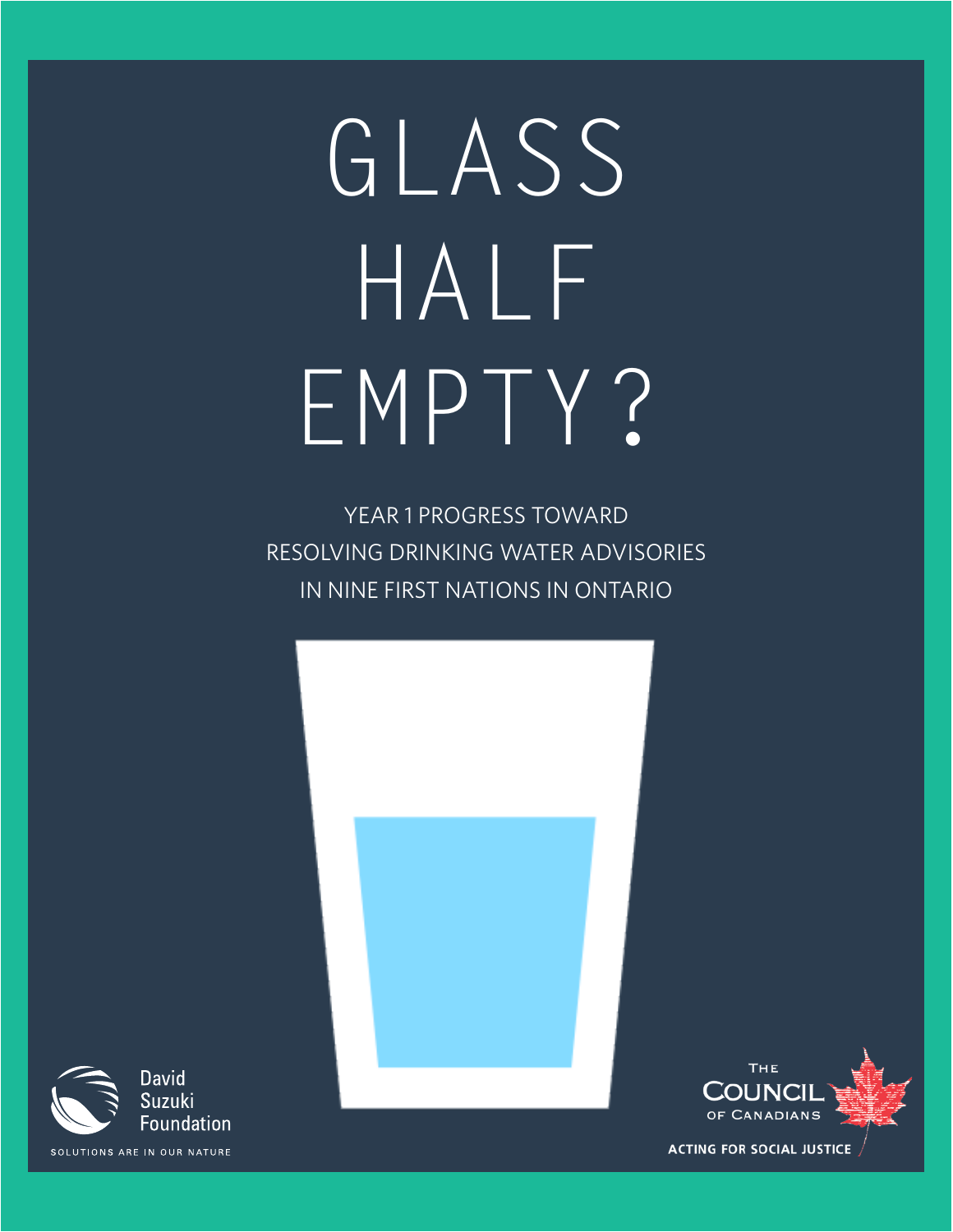# Acknowledgments

PARTNERS David Suzuki Foundation The Council of Canadians

ADVISERS Amnesty International Human Rights Watch

**THANKS TO** Assembly of First Nations

**TRIBAL COUNCILS** Anishinaabeg of Kabapikotawangag Resource Council Bimose Tribal Council Keewaytinook Okimakanak/Northern Chiefs Matawa First Nations Management Mushkegowuk First Nations Council Ogemawahj Tribal Council Windigo First Nations Council

Primary research and writing by Jessica Lukawiecki.

© February 2017 David Suzuki Foundation ISBN: 978-1-988424-03-3 Canadian Cataloguing in Publication Data for this book is available through the National Library of Canada

This paper focuses on water services to First Nations. Under the constitutional division of powers, services in First Nations are an area of federal responsibility. Under the Constitution, First Nations, Inuit and Métis peoples are recognized as "Aboriginal peoples" with distinct rights. The term *Aboriginal* is equivalent to the term *Indigenous*, which is used to define a set of unique state obligations in international law.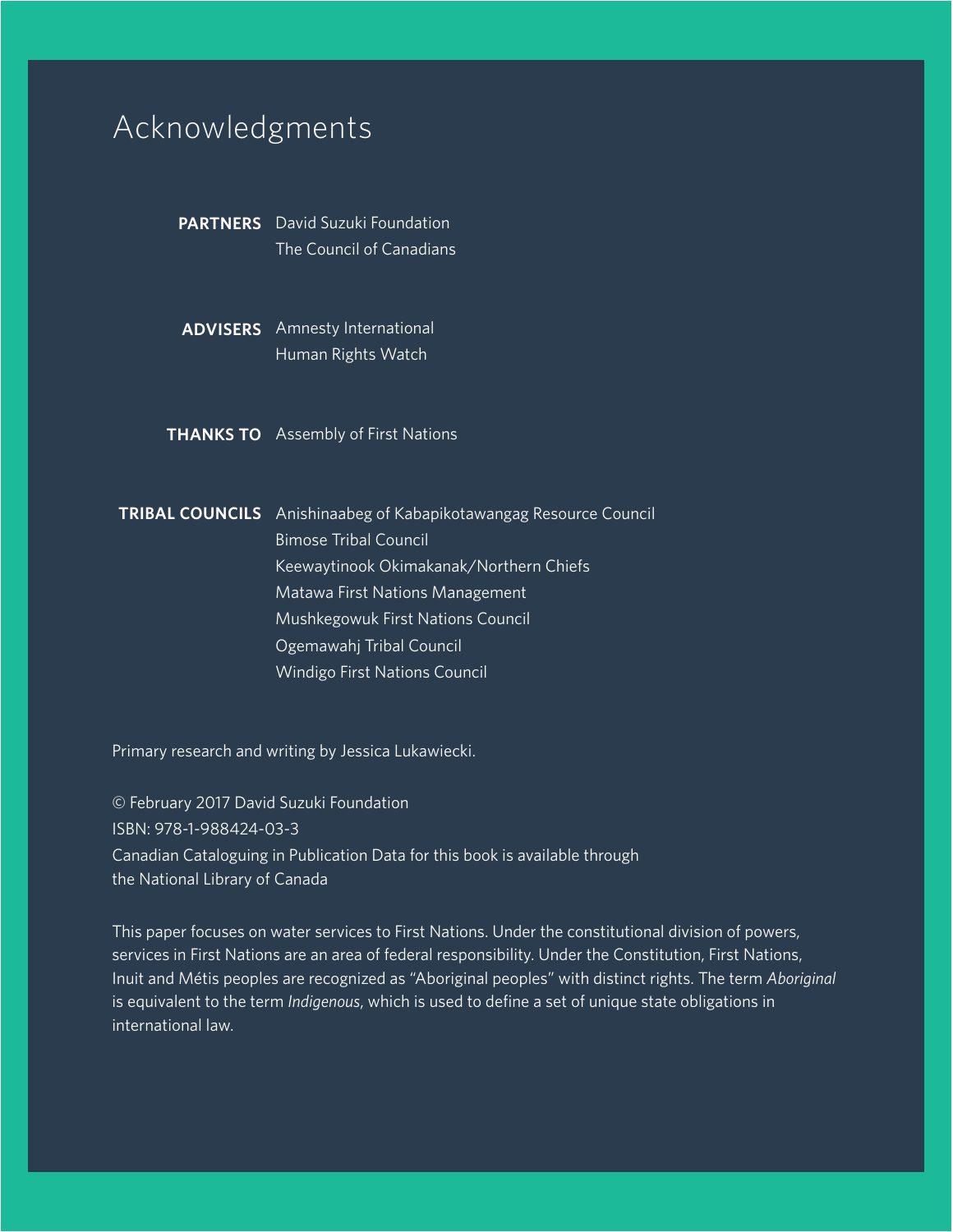# Contents

| $\overline{4}$  | Figure 1. Assessment of progress toward lifting DWAs                                                        |
|-----------------|-------------------------------------------------------------------------------------------------------------|
| $\overline{7}$  | <b>Executive summary</b>                                                                                    |
| 10 <sup>°</sup> | Textbox: What are drinking water advisories?                                                                |
| 12              | <b>Introduction</b>                                                                                         |
| 12 <sup>2</sup> | Text box: Drinking water advisories in First Nations across Canada                                          |
| 13              | Figure 2: Typical process for First Nations to address DWAs                                                 |
| 14              | Regulatory framework for drinking water for First Nations                                                   |
| 14              | Textbox: Safe drinking water for First Nations Act (2013)                                                   |
| 15              | <b>Findings</b>                                                                                             |
| 16              | Textbox: Aamjiwnaang First Nation: A profile of critical drinking water issues not<br>covered by DWAs       |
| 17              | Federal government: Assessment of progress                                                                  |
| 17              | 1. Highly complex and cumbersome federal process                                                            |
| 18              | 2. Lack of regulatory framework to govern drinking water for First Nations                                  |
| 19              | 3. Insufficient infrastructure funding and ineffective allocation process                                   |
| 19              | 4. Lack of adequate resources for operations and management                                                 |
| 21              | 5. Lack of First Nations decision-making power over resolving drinking water issues<br>in their communities |
| 21              | Textbox: Tri-lateral processes                                                                              |
| 22              | Textbox: Canada's international obligations                                                                 |
| 23              | 6. Lack of transparency in federal monitoring of progress toward ending DWAs                                |
| 23              | 7. Lack of holistic approach to clean drinking water                                                        |
| 24              | Textbox: Safe Water Project                                                                                 |
| 26              | <b>Conclusion</b>                                                                                           |
| 27              | Annex 1: First Nation assessments conducted by David Suzuki Foundation                                      |
| 27              | <b>Slate Falls Nation</b>                                                                                   |
| 28              | Nibinamik First Nation                                                                                      |
| 29              | Constance Lake First Nation                                                                                 |
| 30              | Northwest Angle No. 33                                                                                      |
| 31              | Anishinabe of Wauzhushk Onigum                                                                              |
| 32              | North Spirit Lake                                                                                           |
| 33              | Shoal Lake 40                                                                                               |
| 34              | Obashkaandagaang First Nation                                                                               |
| 35              | Wawakapewin First Nation                                                                                    |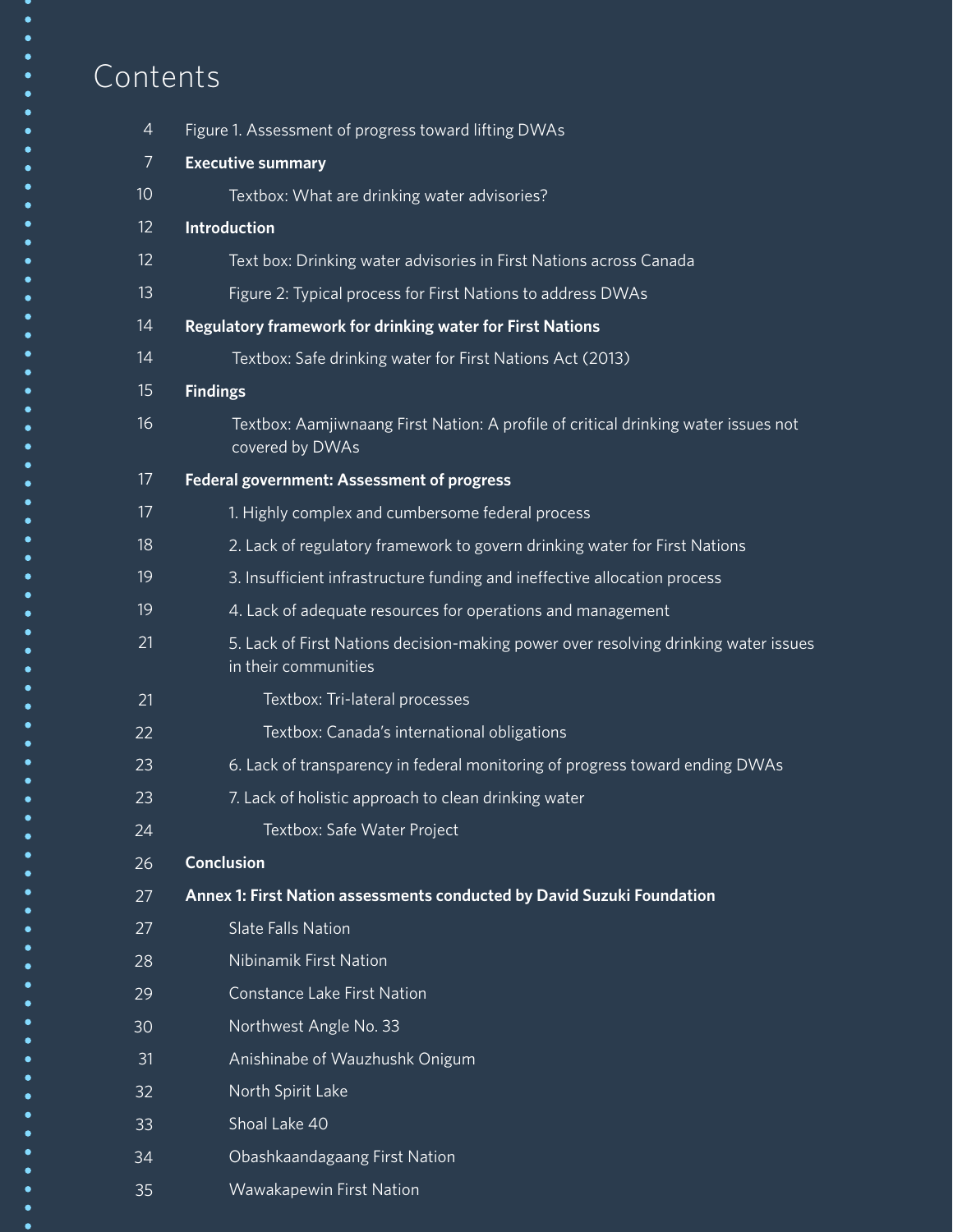

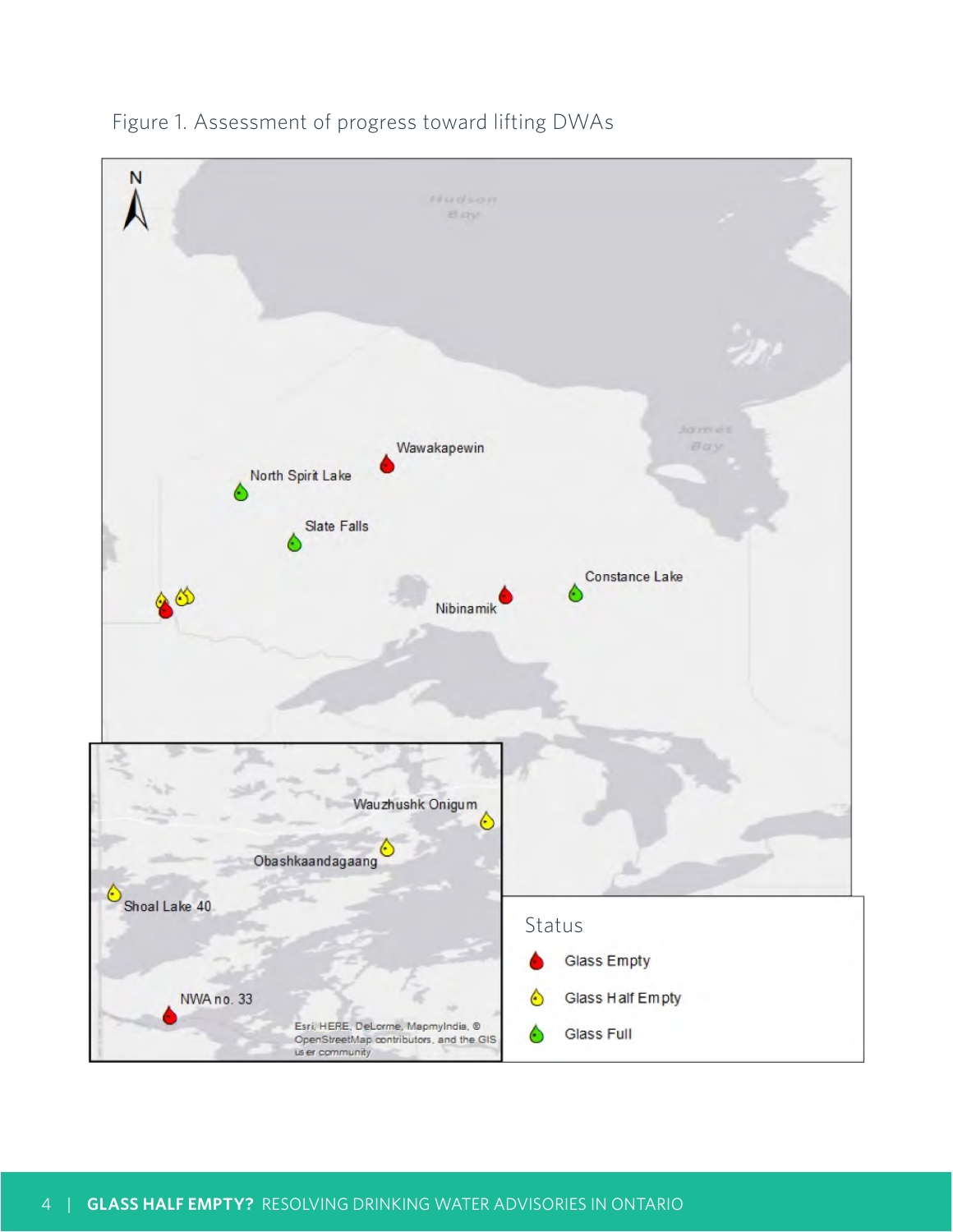## Legend of community assessment





Efforts underway, but continued uncertainty about whether the DWA will be lifted within the five year commitment.

**GLASS EMPTY**



Unless current processes and procedures are reformed, unlikely that DWA will be lifted within the five year commitment.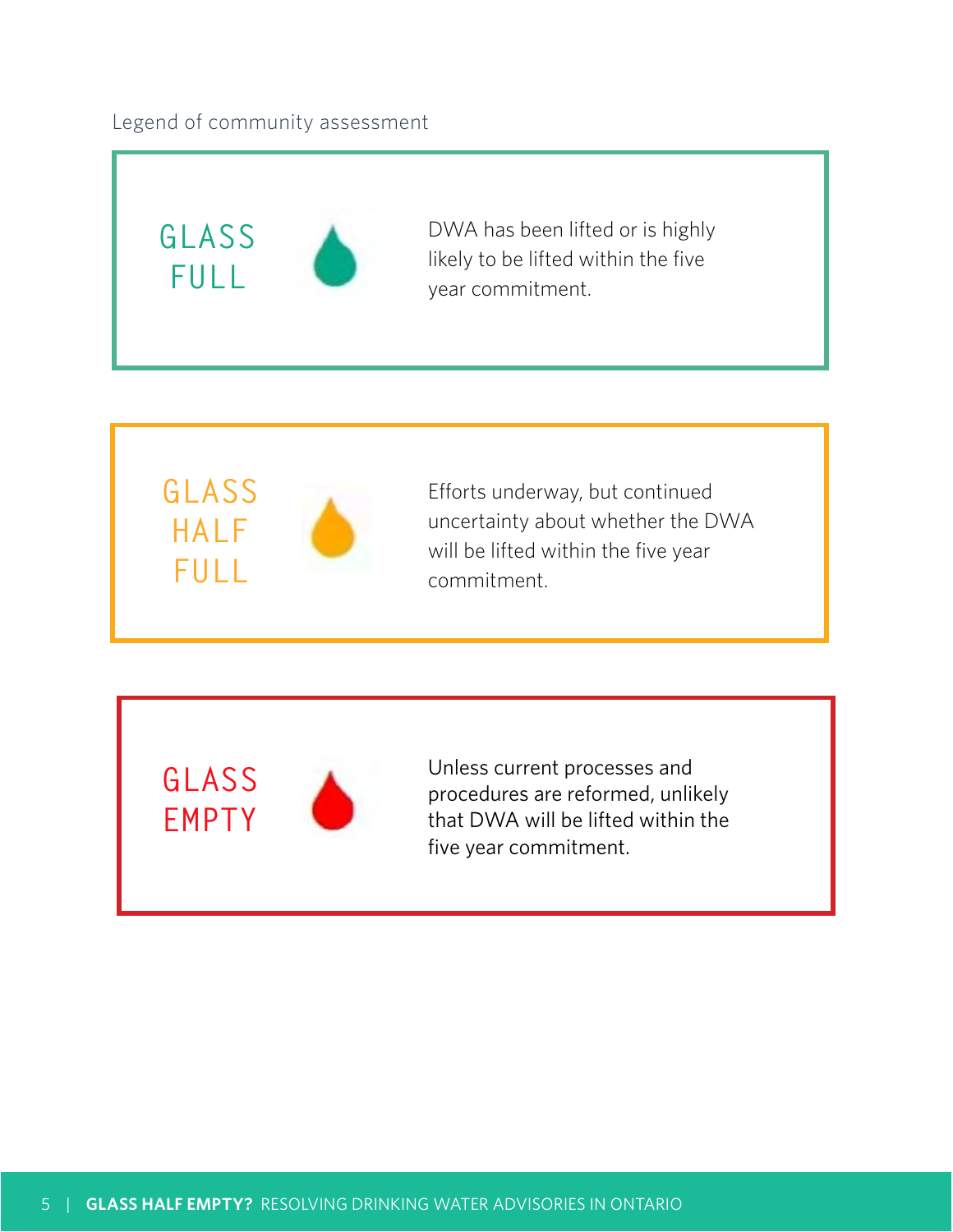

Sheldon Oskineegish in the water treatment plant in Nibinamik First Nation.

(Photo credit: Rachel Plotkin)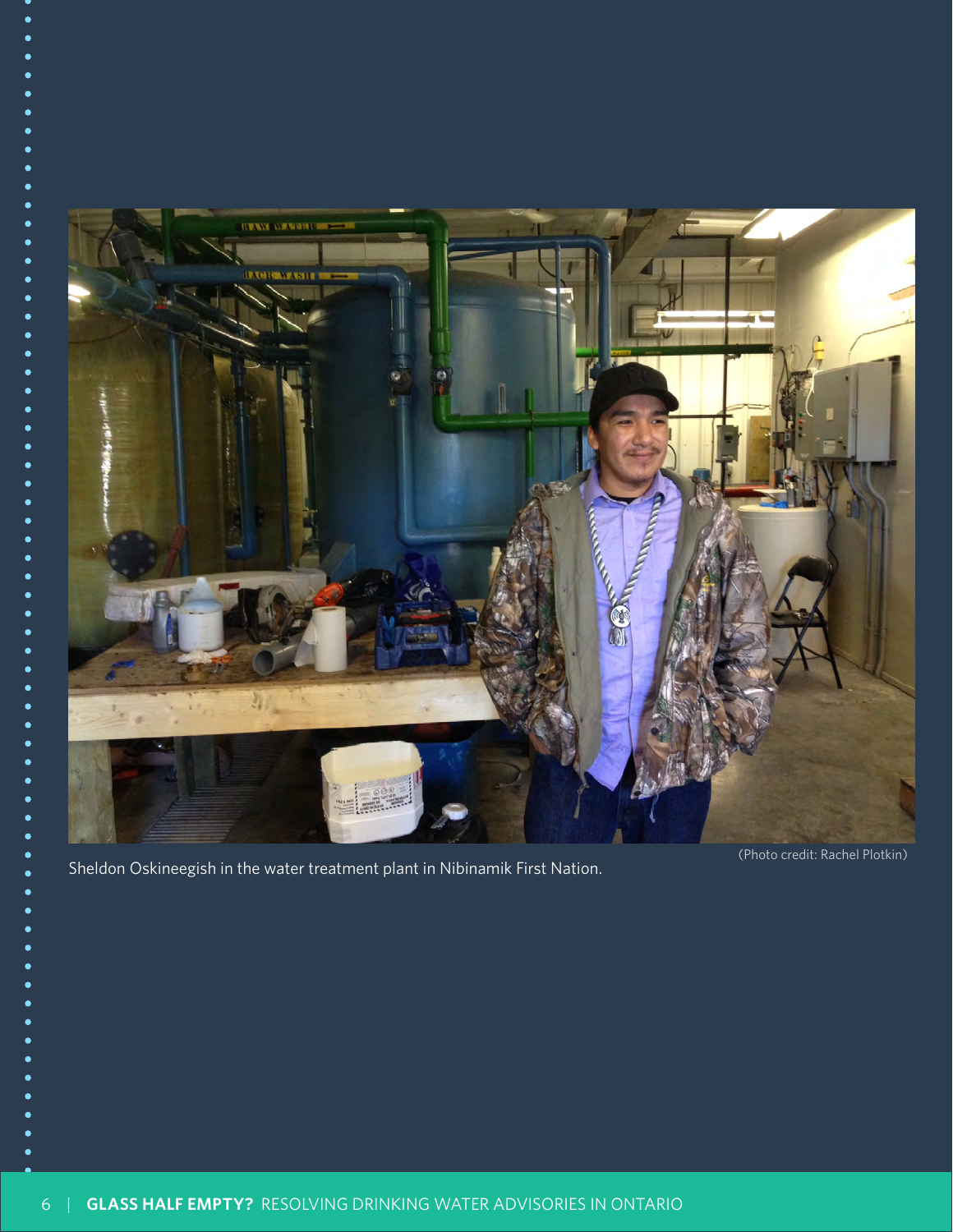# Executive summary

After years of pressure from First Nations, Indigenous and social justice organizations, the incoming Liberal government committed to ending all First Nations long-term drinking water advisories (DWAs) within five years as part of its 2015 election platform.<sup>1</sup> The issue has received significant attention, and the 2016 budget proposed to invest \$1.8 billion over five years starting in 2016-17 on top of core funding to First Nations for water infrastructure, operations and management.<sup>2</sup>

Almost one year after the budget announcement, the process for attaining clean and safe drinking water for First Nations remains flawed. Changes must be made to this complex process for the federal government to maintain progress toward its goal of ending long-term DWAs. Funding alone will not resolve the issue.

A coalition of organizations has come together to monitor progress on resolving First Nations DWAs in Ontario, including the David Suzuki Foundation, Amnesty International, the Council of Canadians and Human Rights Watch. As of November 2016, Ontario has 81 DWAs in 44 First Nations, with 68 of those classified as long-term.<sup>3</sup> The province claims the highest number of DWAs in the country.

The David Suzuki Foundation assessed progress toward ending long-term DWAs in nine First Nations in Ontario. Data were compiled from interviews, meetings, conferences, reports and media releases, to assess the progress and challenges First Nations face in attaining clean and safe drinking water. Each organization provided input and expertise based on work it has conducted on this issue.

Our research revealed that only three First Nations are on track or have had the DWA lifted; in three First Nations, efforts are underway but there is continued uncertainty about whether the DWA will be lifted within the five year commitment; and for three First Nations, unless current processes and procedures are reformed, it is unlikely the DWA will be lifted within the committed time frame. Constance Lake lifted its long-term DWA in 2016, but, shortly after, the water operator reported that \$793,920 in repairs was needed.4 This demonstrates that solutions to drinking water issues cannot be quick fixes and need to be sustainable in the long term. Nonetheless, our report reveals some bright lights from investments in innovation, such as First Nations-led water programs that have emerged with support from the federal government and have been successful in resolving local water issues.

<sup>1 &</sup>quot;Justin Trudeau vows to end First Nations reserve boil-water advisories within 5 years", CBC News, October 5, 2015. [http://www.cbc.ca/news/politics/canada-election-2015-justin-trudeau-first-nations-boil](http://www.cbc.ca/news/politics/canada-election-2015-justin-trudeau-first-nations-boil-water-advisories-1.3258058)[water-advisories-1.3258058](http://www.cbc.ca/news/politics/canada-election-2015-justin-trudeau-first-nations-boil-water-advisories-1.3258058) (accessed December 14, 2017)

<sup>2</sup> Government of Canada, Budget 2015: Chapter 3 - A Better Future for Indigenous Peoples, 2016[. http://](http://www.budget.gc.ca/2016/docs/plan/ch3-en.html) [www.budget.gc.ca/2016/docs/plan/ch3-en.html](http://www.budget.gc.ca/2016/docs/plan/ch3-en.html) (accessed December 14, 2017)

<sup>3</sup> A long-term DWA is one that has been in place for more than one year

<sup>4</sup> Personal communication, Wesley Bova, manager of technical services, Matawa First Nations Management. January 17, 2016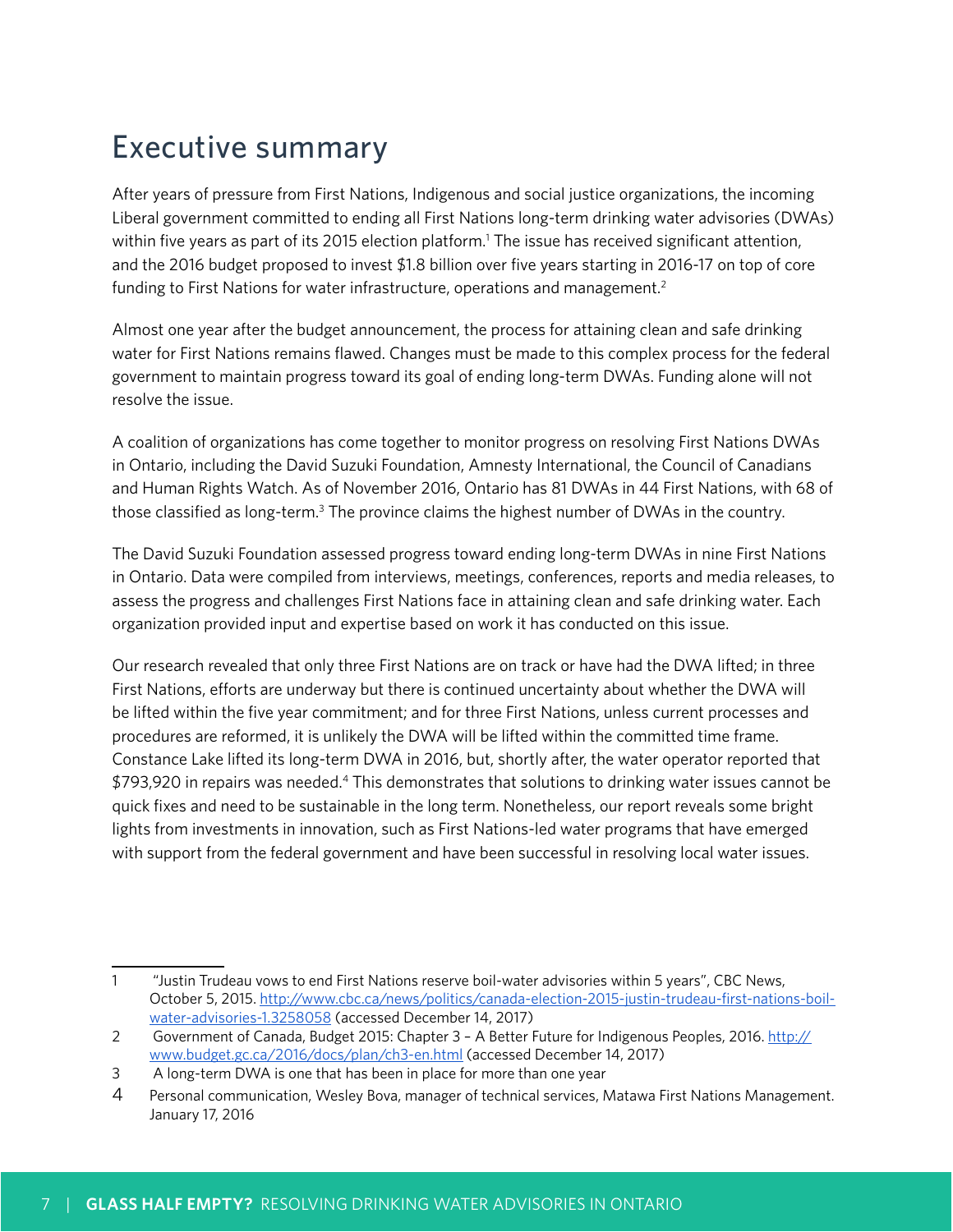Many First Nations experience chronic water issues, even when neighbouring municipalities enjoy access to safe, clean and reliable drinking water. These challenges are compounded by, and partially a result of, historical injustices First Nations face as a result of the legacy of colonialism, forced relocation, residential schools and systemic racism in Canada.5

The causes of DWAs are often attributed to technical factors like equipment malfunction, lack of disinfection and unacceptable microbiological quality,<sup>6</sup> but past research by our organizations<sup>7</sup> and current conversations with First Nation members and water technicians reveal the root causes behind the lack of progress in resolving DWAs. These, and our recommendations for addressing them, are outlined below:

# 1. A highly complex and cumbersome federal process

## **Recommendation:**

• Work with First Nations to streamline and simplify the process for capital investments in water infrastructure by identifying roadblocks and reducing bureaucracy.

# 2. Lack of a regulatory framework to govern drinking water for First Nations

## **Recommendations:**

- Work with First Nations to identify an appropriate regulatory framework.
- Collaborate with First Nations in co-developing and implementing source water protection and restoration plans.

<sup>5</sup> See: *Honouring the Truth, Reconciling for the Future: Summary of the Final Report of the Truth and Reconciliation Commission of Canada*[, http://nctr.ca/assets/reports/Final%20Reports/Executive\\_Summary\\_English\\_Web.](http://nctr.ca/assets/reports/Final%20Reports/Executive_Summary_English_Web.pdf) [pdf](http://nctr.ca/assets/reports/Final%20Reports/Executive_Summary_English_Web.pdf) (accessed December 14, 2017)

<sup>6</sup> According to Health Canada, 2016, the primary causes for DWAs were: disinfection (32%), equipment (30%), microbiological quality (18%), source water quality (6%), operation would compromise (8%), turbidity (6%). From AFN analysis of DWA reports.

<sup>7</sup> See, for example, *Make it Safe: Canada's Obligation to End the First Nations Water Crisis*. Human Rights Watch, 2016[. https://www.hrw.org/sites/default/files/report\\_pdf/canada0616web.pdf](https://www.hrw.org/sites/default/files/report_pdf/canada0616web.pdf) (accessed December 14, 2017) and Lui, Emma, *On Notice for a drinking water crisis in Canada*. Council of Canadians, 2015.<https://canadians.org/drinking-water>(accessed December 14, 2017)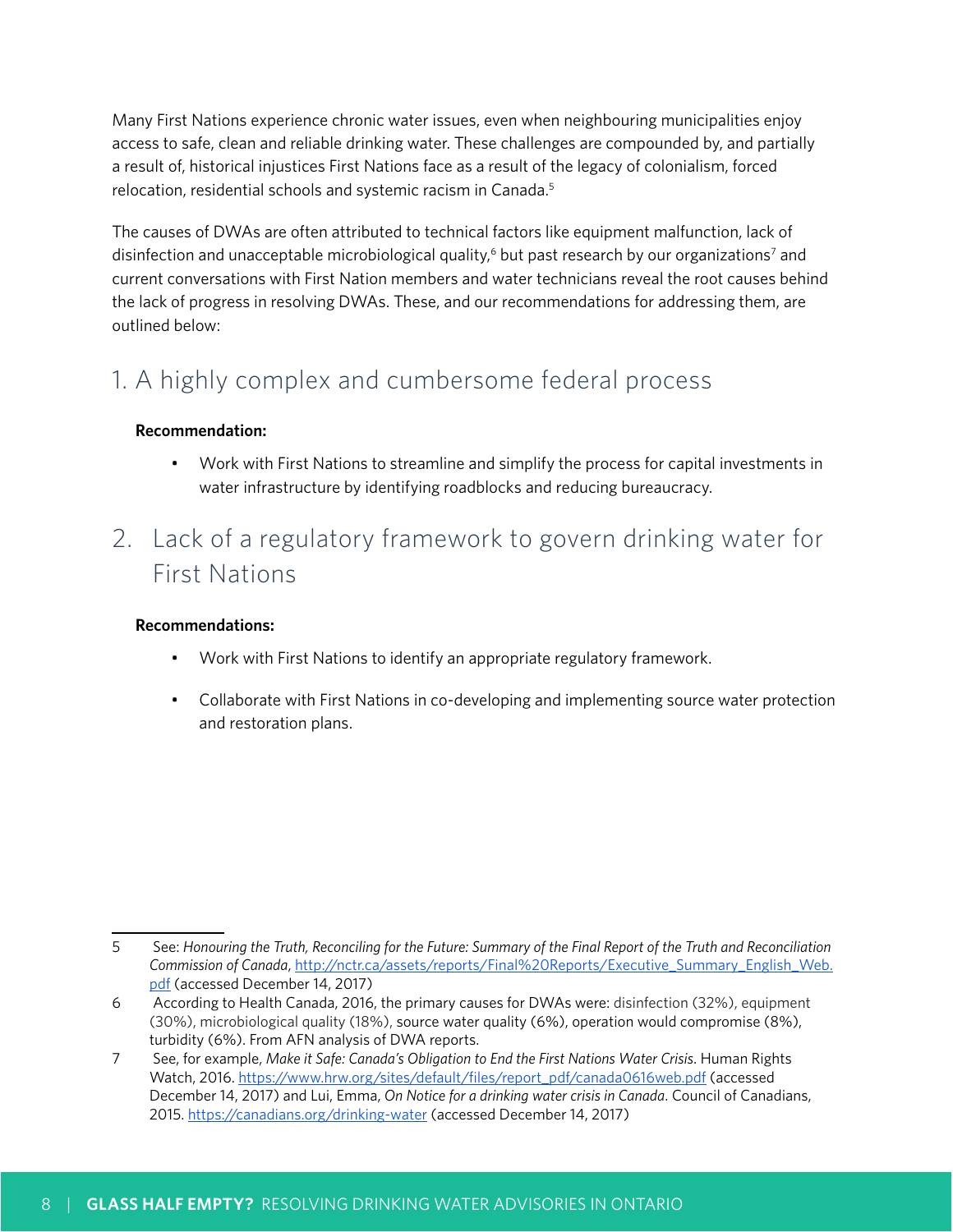# 3. Insufficient infrastructure funding and ineffective allocation process

#### **Recommendation:**

• Work with First Nations to establish federal funding levels and formulas for First Nations drinking water and sewage systems so that existing systems are not further degraded and water system repair and restoration is not subject to delay.

## 4. Lack of adequate resources for operations and management

#### **Recommendations:**

- Work with First Nations to establish federal funding levels and formulas that provide sufficient operations and management capacity to meet their needs.
- Eliminate the pay gap between water systems operators in First Nations and comparable municipalities

# 5. Lack of First Nations decision-making power over resolving drinking water issues in their communities

#### **Recommendations:**

- Support First Nations-led approaches to drinking water that recognize the leadership of First Nations governments and organizations.
- At the request of First Nations, support development of collaboration between First Nations and provincial governments.
- Take into account context-specific issues for First Nations, such as appropriate construction seasons.
- Fulfil government commitments to implement the United Nations Declaration on the Rights of Indigenous Peoples, particularly free, prior and informed consent for laws and regulations related to First Nations water, and the UN-recognized human right to safe drinking water and sanitation endorsed by Canada.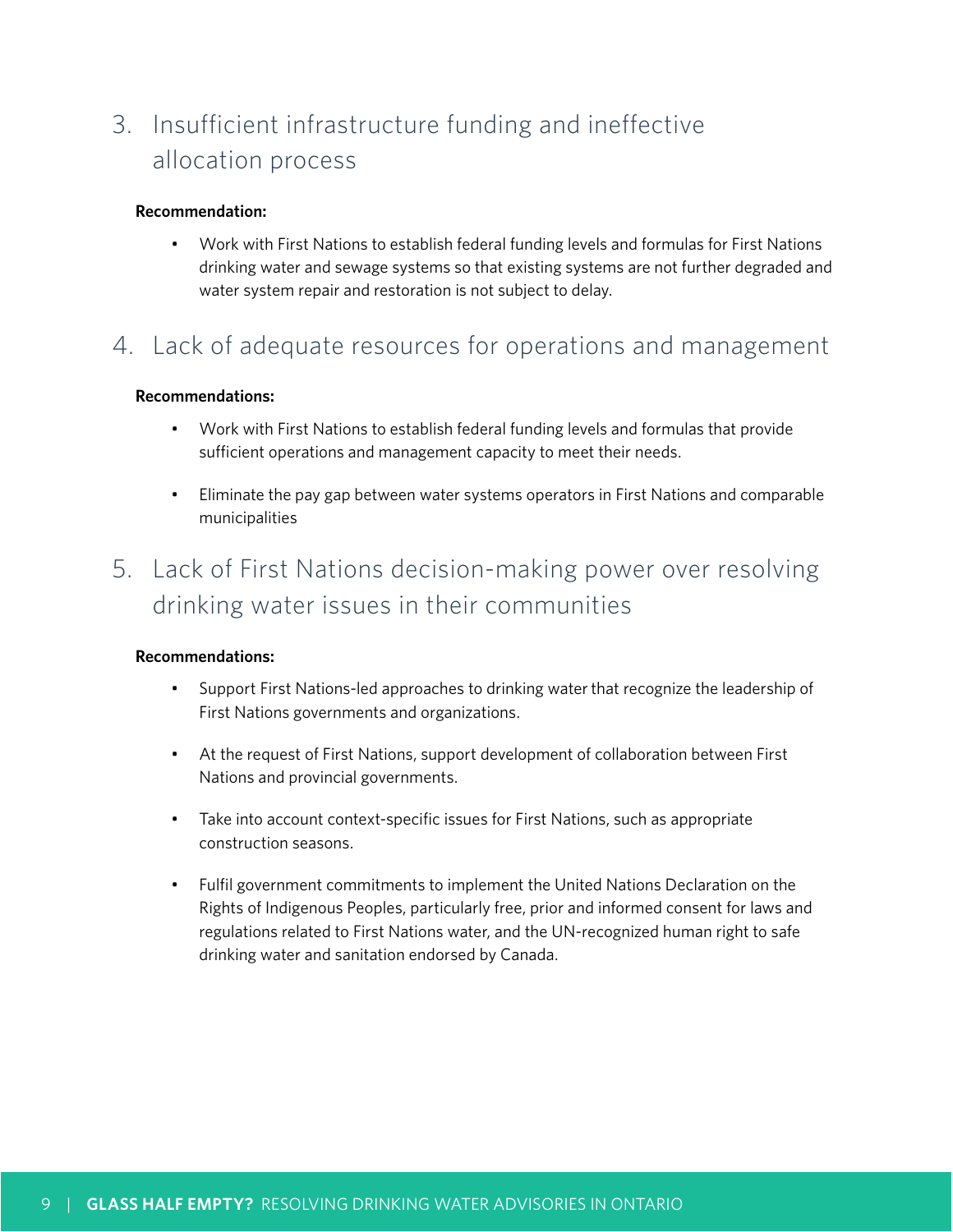# 6. Lack of transparency in federal monitoring of progress toward ending DWAs

#### **Recommendation:**

• Increase federal transparency and reporting of budget spending and progress toward ending long-term DWAs in First Nations.

# 7. Lack of holistic approach to addressing clean drinking water

#### **Recommendation:**

• Ensure that water issues are not addressed in isolation but are linked to wider issues such as housing, infrastructure, training and the impacts to watersheds from industrial activities.

## WHAT ARE DRINKING WATER ADVISORIES?

A drinking water advisory is a preventative measure implemented to protect public health when drinking water could be contaminated.<sup>8</sup> DWAs can be classified into three categories, depending on the severity and nature of the problem.

From least to most severe, these categories are:

**Boil water advisory/order**: Water is fine to drink and use after it has been boiled

**Do not consume advisory/order**: Water cannot be consumed

**Do not use advisory/order**: Water cannot be used or consumed

It is important to note that the number of advisories in place is constantly fluctuating, and is not exhaustive. A number of First Nations and health authorities report that many DWAs go unreported or remain voluntary.

<sup>8</sup> Drinking Water Advisories in First Nations Communities. Health Canada, 2016[. http://www.hc-sc.gc.ca/](http://www.hc-sc.gc.ca/fniah-spnia/promotion/public-publique/water-dwa-eau-aqep-eng.php) [fniah-spnia/promotion/public-publique/water-dwa-eau-aqep-eng.php](http://www.hc-sc.gc.ca/fniah-spnia/promotion/public-publique/water-dwa-eau-aqep-eng.php) (accessed January 19, 2017)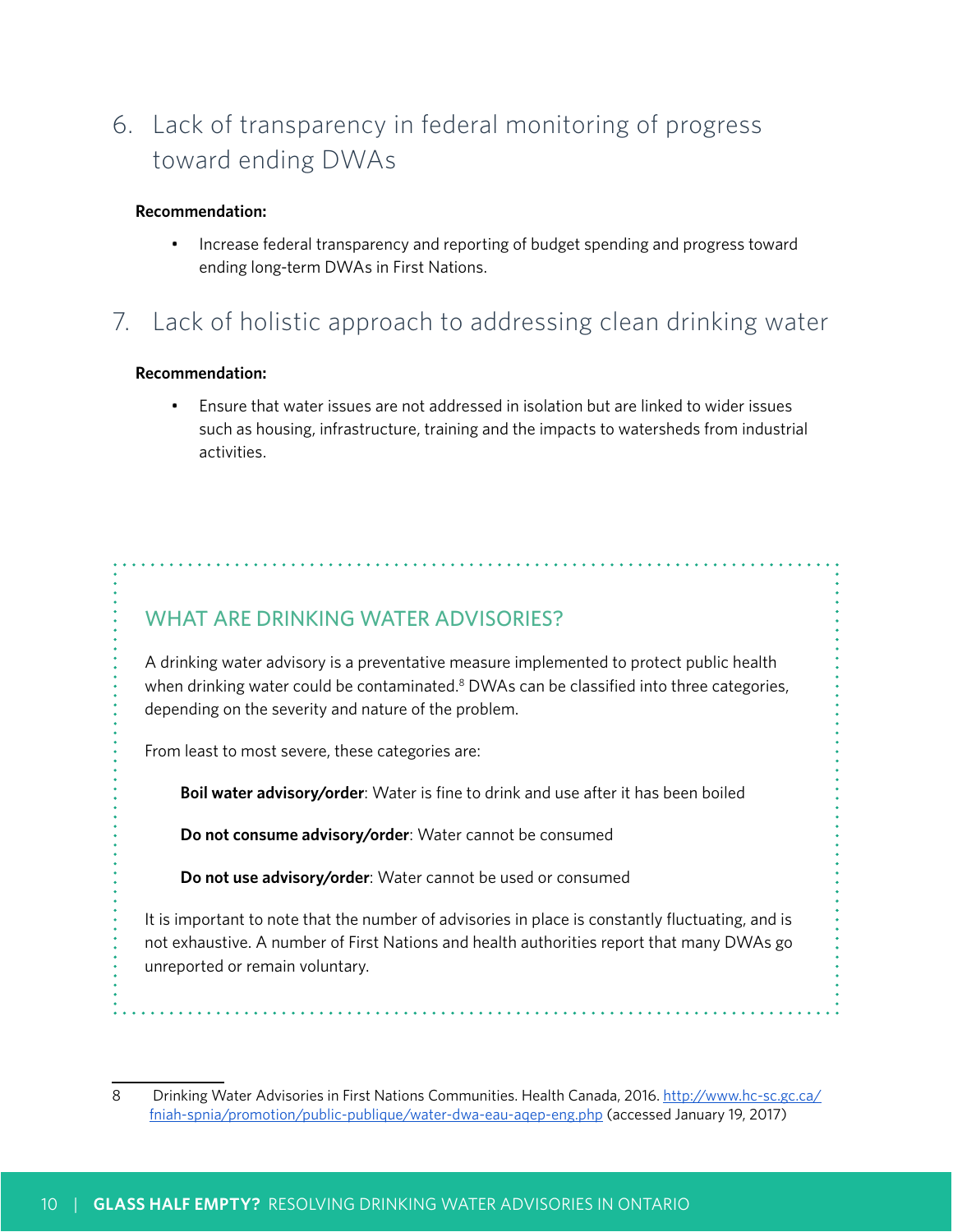

Water treatment plant in Shoal Lake 40.

© 2015 Amanda Klasing/Human Rights Watch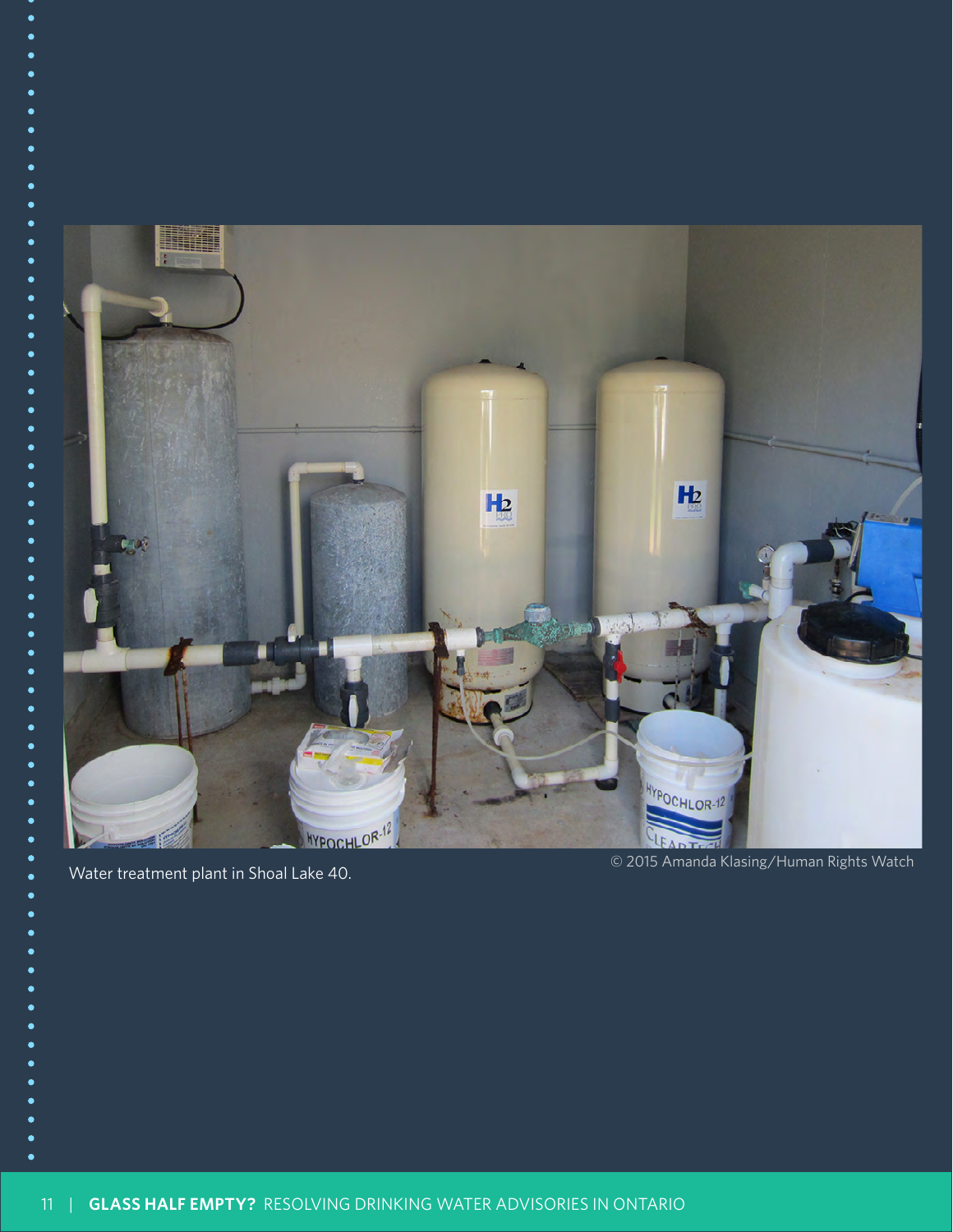# Introduction

Provision of safe drinking water in First Nations is managed at the federal level with responsibilities shared across many departments, including Environment and Climate Change Canada, Indigenous and Northern Affairs, and the First Nations and Inuit Health Branch of Health Canada. The issue of access to safe, clean drinking water has impacted First Nations for several decades, largely because of inadequate funding for water treatment plants, infrastructure, operations, maintenance and training. By the federal government's own admission, "severe underfunding over the past decades has created this unacceptable situation."<sup>9</sup> Significant additional resources will be required to close the resource gap.

## DRINKING WATER ADVISORIES IN FIRST NATIONS ACROSS CANADA

In fall 2016, 151 drinking water advisories were in effect in First Nations across Canada. More than 100 water advisories are routinely in effect, with some First Nations living under advisories for nearly 20 years. Shoal Lake 40 First Nation has called for an end to a century of forced isolation while First Nation members have been subject to a boil water advisory for 20 years. Kitigan Zibi in Quebec has been under a do not consume order for over 17 years because of uranium contamination. Nazko First Nation in British Columbia was only recently able to drink its water after having been under a do not consume advisory because of high levels of arsenic and manganese for 17 years.

Most DWAs in First Nations are boil water advisories. However, a handful of First Nations are under do not consume orders, including: Potlotek (NS) Kitigan Zibi (Quebec), Bear Skin (ON), Wahta Mohawk (ON), Grassy Narrows (ON), Northwest Angle No. 33 (ON) God's Lake First Nation (Manitoba), Pinaymootang First Nation (Manitoba) and Peter Ballantyne Cree Nation (Saskatchewan).

The number of people affected by each DWA can vary considerably. In some instances, a single DWA can mean as many as 5,000 people lack access to safe, clean drinking water. Yet for many First Nations the number of people affected is marked "Unknown" by Health Canada. Some of the longest advisories date as far back as 1995 (Neskantaga First Nation in Ontario), 1997 (Shoal Lake 40) and 1999 (Kitigan Zibi in Quebec).

<sup>9</sup> Statement by Minister Carolyn Bennett — Government of Canada Steadfast in Commitment to End Long-Term Drinking Water Advisories On Reserve, [http://news.gc.ca/web/article-en.do?crtr.](http://news.gc.ca/web/article-en.do?crtr.sj1D=&crtr.mnthndVl=9&mthd=advSrch&crtr.dpt1D=6680&nid=1124109&crtr.lc1D=&crtr.tp1D=&crtr.yrStrtVl=2016&crtr.kw=&crtr.dyStrtVl=25&crtr.aud1D=&crtr.mnthStrtVl=6&crtr.page=1&crtr.yrndVl=2016&crtr.dyndVl=23) [sj1D=&crtr.mnthndVl=9&mthd=advSrch&crtr.dpt1D=6680&nid=1124109&crtr.lc1D=&crtr.tp1D=&crtr.](http://news.gc.ca/web/article-en.do?crtr.sj1D=&crtr.mnthndVl=9&mthd=advSrch&crtr.dpt1D=6680&nid=1124109&crtr.lc1D=&crtr.tp1D=&crtr.yrStrtVl=2016&crtr.kw=&crtr.dyStrtVl=25&crtr.aud1D=&crtr.mnthStrtVl=6&crtr.page=1&crtr.yrndVl=2016&crtr.dyndVl=23) [yrStrtVl=2016&crtr.kw=&crtr.dyStrtVl=25&crtr.aud1D=&crtr.mnthStrtVl=6&crtr.page=1&crtr.](http://news.gc.ca/web/article-en.do?crtr.sj1D=&crtr.mnthndVl=9&mthd=advSrch&crtr.dpt1D=6680&nid=1124109&crtr.lc1D=&crtr.tp1D=&crtr.yrStrtVl=2016&crtr.kw=&crtr.dyStrtVl=25&crtr.aud1D=&crtr.mnthStrtVl=6&crtr.page=1&crtr.yrndVl=2016&crtr.dyndVl=23) [yrndVl=2016&crtr.dyndVl=23](http://news.gc.ca/web/article-en.do?crtr.sj1D=&crtr.mnthndVl=9&mthd=advSrch&crtr.dpt1D=6680&nid=1124109&crtr.lc1D=&crtr.tp1D=&crtr.yrStrtVl=2016&crtr.kw=&crtr.dyStrtVl=25&crtr.aud1D=&crtr.mnthStrtVl=6&crtr.page=1&crtr.yrndVl=2016&crtr.dyndVl=23) (accessed January 18, 2016)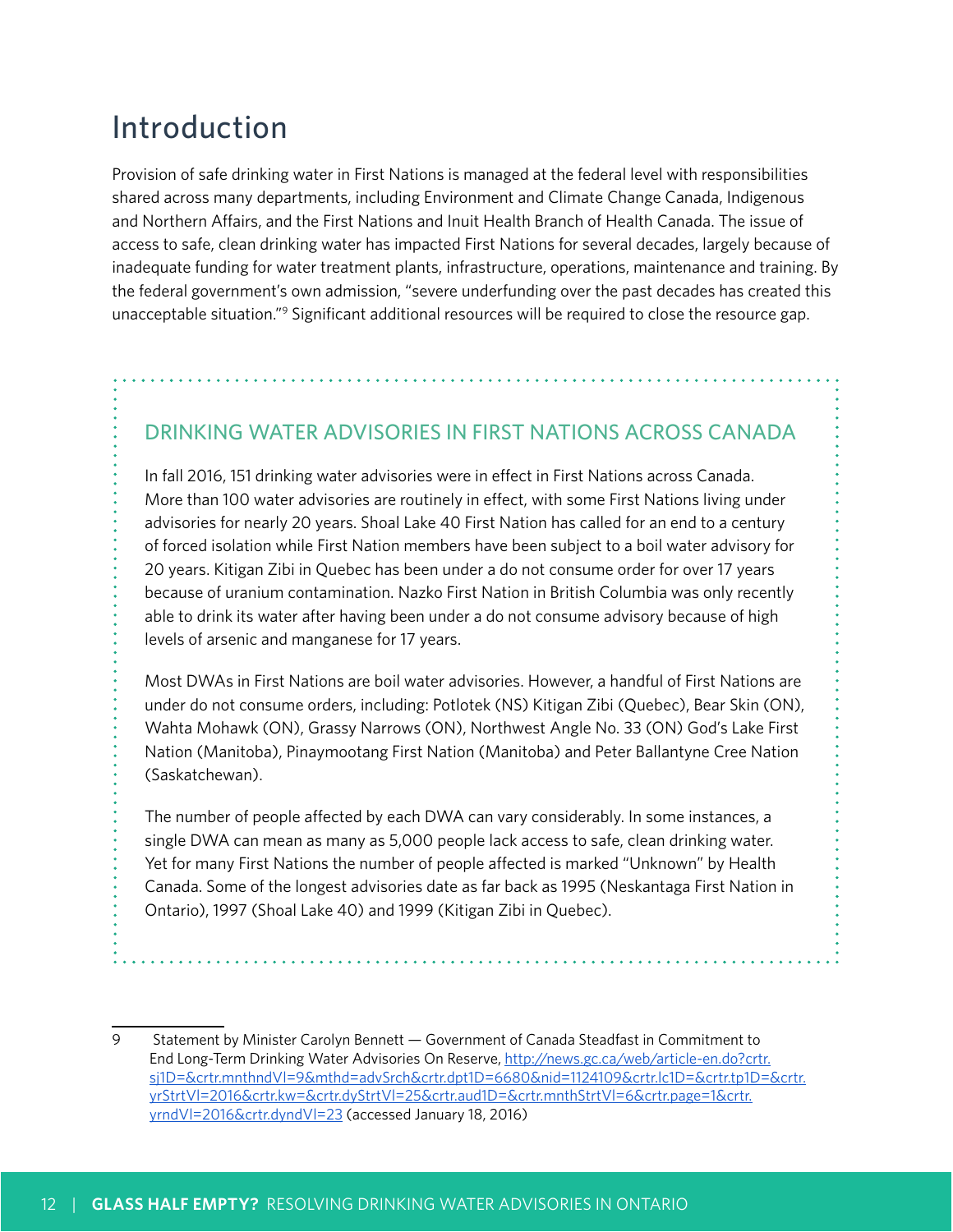

## Figure 2: Typical process for First Nations to address DWAs

Under the typical federal process to address DWAs, First Nations seeking to update or upgrade their drinking water systems enter into a long process with several key steps.10 Funding is an important component of every stage of the process. Drinking water projects can range in cost from several hundred thousand to several million dollars. To obtain base funding and preliminary project approval from Indigenous and Northern Affairs Canada (INAC), First Nations must complete a feasibility study, often self-funded, or funded through programs like the Small Communities Fund (from Ontario's Ministry of Infrastructure). From start to finish, First Nations drinking water projects often take between five and 10 years to complete at a minimum, with delays related to funding, seasonality and shifts in political priorities being far too common. In the meantime, First Nations can live for decades with unsafe water.

<sup>10</sup> "Water systems at risk", Globe and Mail, August 30, 2016. [http://www.theglobeandmail.com/news/](http://www.theglobeandmail.com/news/national/indigenous-water/article31589755/) [national/indigenous-water/article31589755/](http://www.theglobeandmail.com/news/national/indigenous-water/article31589755/) (accessed January 17, 2016)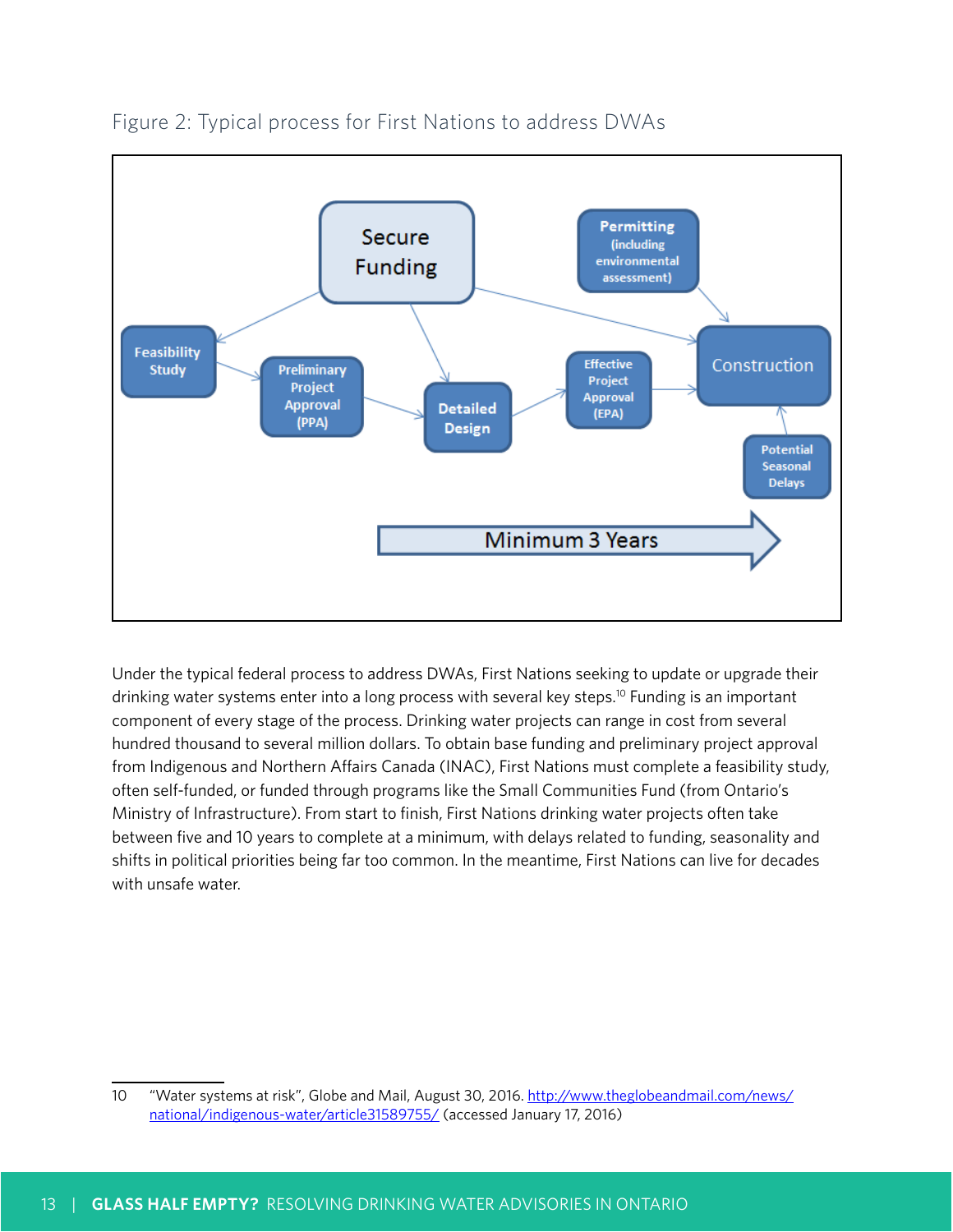# Framework for drinking water for First Nations

First Nations drinking water in Ontario is governed by a complex regulatory and policy scheme that involves many different actors. Part of the complexity relates to the fact that First Nations are not considered municipalities. Municipal drinking water falls under provincial responsibility, while First Nations drinking water falls under federal responsibility. Unlike municipalities in Ontario where drinking water is protected by a number of pieces of legislation and enforceable safe drinking water regulations, no binding federal standards hold any level of government accountable for clean drinking water in First Nations. By all legal standards, there have never been any regulations governing drinking water for First Nations. Provinces take into account federal drinking water quality guidelines in creating their own regulations, but the federal guidelines are not enforceable, and provincial laws generally do not apply to water and wastewater treatment in First Nations. This has left First Nations drinking water in a regulatory void.

## SAFE DRINKING WATER FOR FIRST NATIONS ACT (2013)

First Nations and Indigenous and social justice groups have raised concerns about the Safe Drinking Water for First Nations Act that was introduced in 2012 to the Senate. Of particular concern is the fact that Senate bills do not require the federal government to identify resources for implementation of the bill.

In developing the act, many First Nations were not consulted and the act itself does not require consultation for the development of regulations for safe drinking water for First Nations. While high drinking water standards are needed in First Nations, the act failed to allocate sufficient funding to reach such standards.

The treaty relationship and constitutional protection of Indigenous rights are intended to ensure the full and meaningful participation of Indigenous peoples in decisions affecting their communities. The UN Declaration on the Rights of Indigenous Peoples and a wider body of international law also protect the right of Indigenous peoples to make their own decisions about their lives and futures. Measures as important as safe drinking water legislation must not be arbitrarily imposed; any law or regulations involving safe drinking for First Nations should be developed with the free, prior and informed consent of First Nations (see textbox on international commitments on page  $24$ ).<sup>11</sup>

<sup>11</sup> UN Committee on Economic, Social and Cultural Rights, General Comment No. 15, UN Doc. E/C.12/2002/11, adopted January 20, 2003, para. 12(c ) (i). United Nations Declaration on the Rights of Indigenous Peoples, adopted September 13, 2007, G.A. Res. 61/295, U.N. Doc. A/61/L.67 and Add.1 (2007), articles 19, 23, 25 and 32, [http://www.un.org/esa/socdev/unpfii/documents/DRIPS\\_en.pdf](http://www.un.org/esa/socdev/unpfii/documents/DRIPS_en.pdf) (accessed December 14, 2017)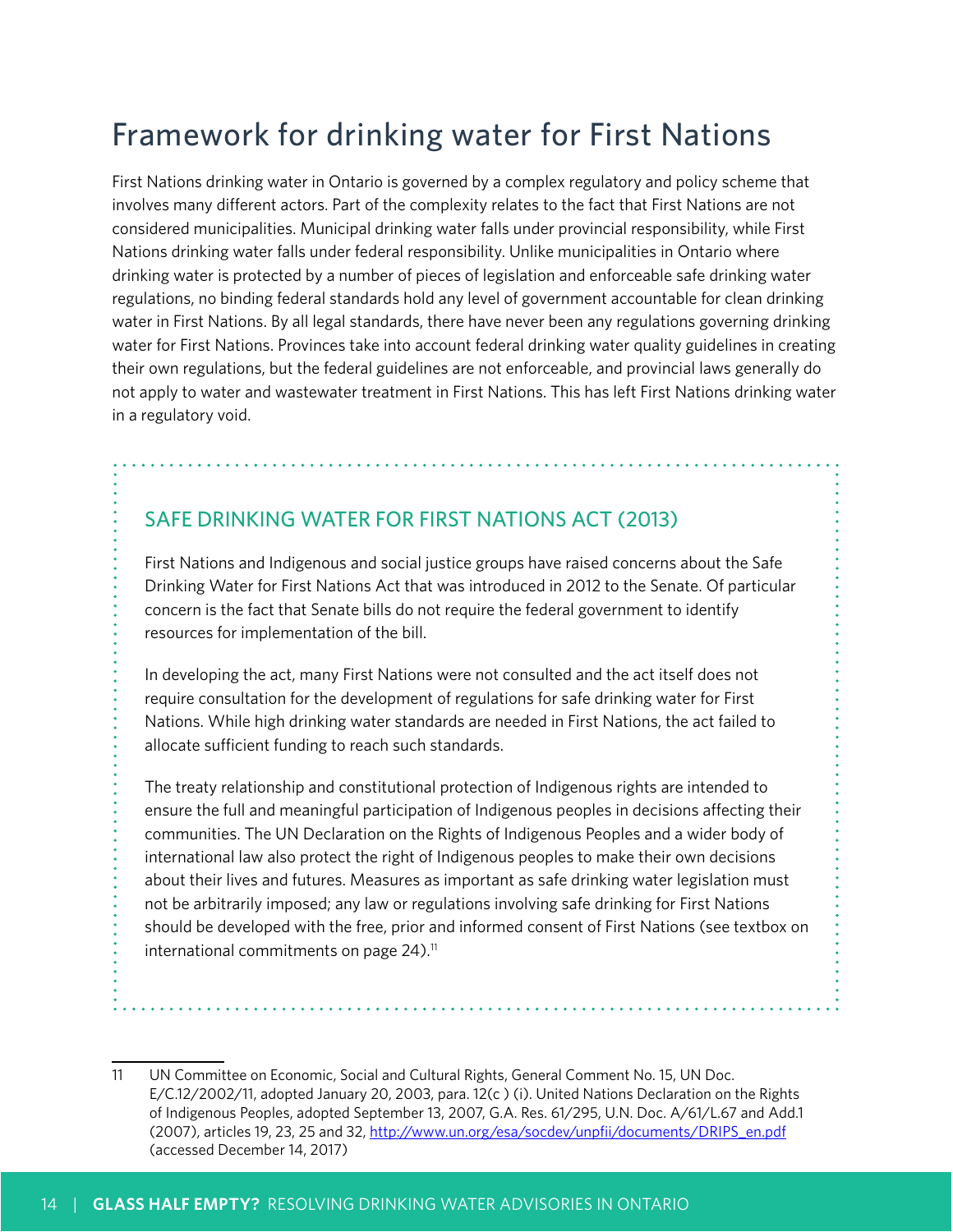# Findings

Nine First Nations with long-term DWAs across Ontario were surveyed by compiling data from conferences and interviews with tribal council representatives, water treatment operators, First Nations organizations and government officials. News reports and releases, and reports and information on Health Canada's website were also reviewed to determine the likelihood that these First Nations will meet the government's five-year commitment to end DWAs in First Nations.

Of the nine First Nations surveyed, we found three are very likely to have their DWA lifted within the five year commitment, or the DWA has already been lifted: **Constance Lake First Nation North Spirit Lake\* Slate Falls Nation\*** For three First Nations, efforts are underway, but there is continued uncertainty whether the five-year deadline to lift the DWA can be met: **Anishinabe of Wauzhushk Onigum Shoal Lake 40 Obashkaandagaang** For three First Nations, unless current processes and procedures are reformed, it is unlikely the DWA will be lifted within the five year commitment: **Wawakapewin First Nation\* Northwest Angle No. 33 Nibinamik First Nation** 

\*These First Nations are involved in the Safe Water Project (see text box page 24).

**See Annex 1 (page 27) for a description of each of these First Nations.**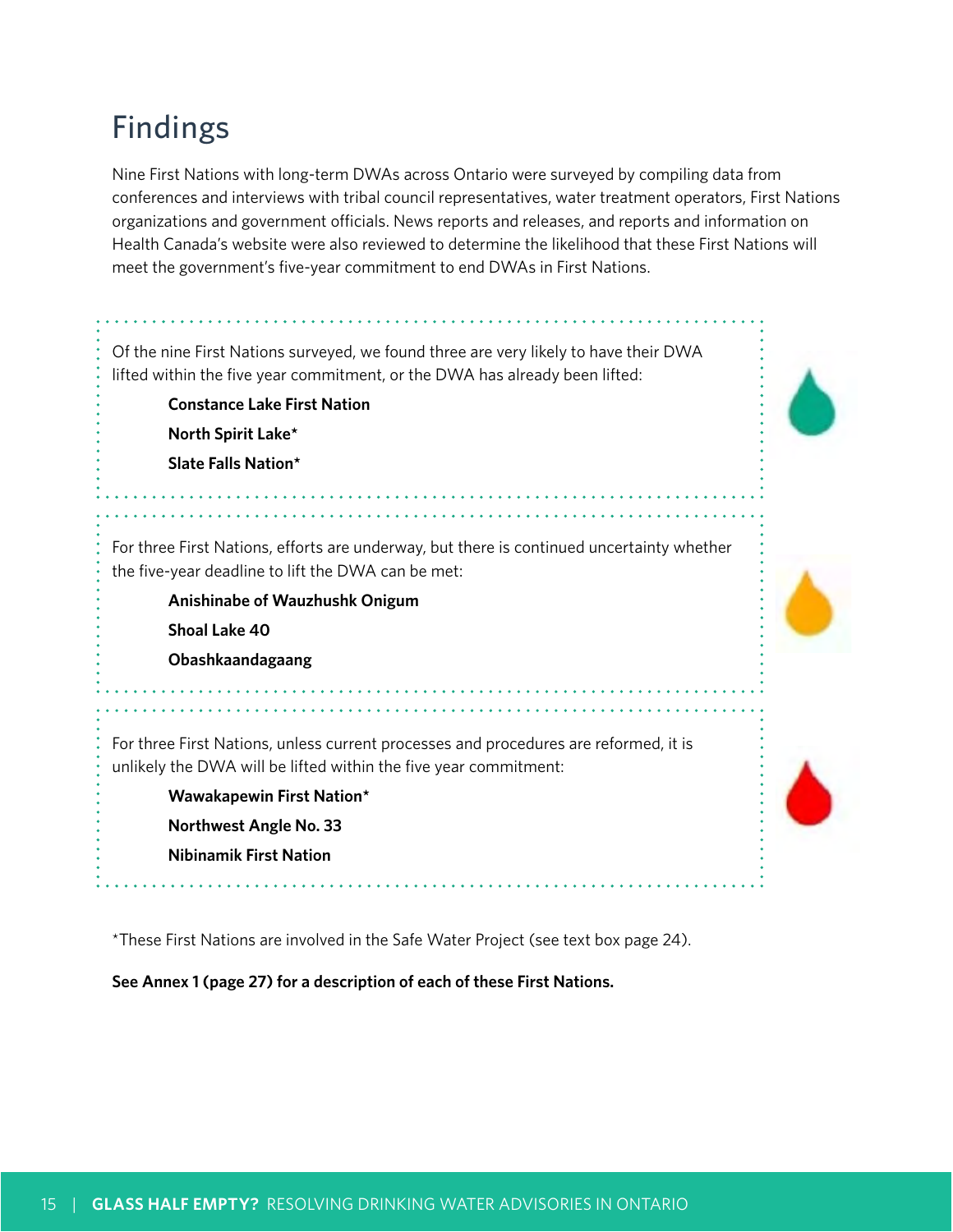## AAMJIWNAANG FIRST NATION: A PROFILE OF CRITICAL DRINKING WATER ISSUES NOT COVERED BY DWAS

Tribal Council: Southern First Nation Secretariat Population: 2,300 people<sup>12</sup>

*"Aamjiwnaang (pronounced am-JIN-nun) means "at the spawning stream"13*

"Water is sacred. We are made up of water just like parts of the surface of the earth. Water is our first teaching; it sustains life. Can you imagine a place where the water is considered toxic? This is life in Aamjiwnaang," say two sisters, Vanessa and Lindsay Gray, who have lived in Aamjiwnaang First Nation (Sarnia) all of their lives.

There are 63 petrochemical facilities on the traditional territory of Aamjiwnaang First Nation. The facilities now completely encircle the First Nation. The region is also known as Chemical Valley and has been ranked by the World Health Organization as one of Canada's top hotspots for air pollution. Residents experience high rates of cancer, asthma, high blood pressure, headaches, learning disabilities, birth defects, stillbirths, miscarriages and a low life expectancy. Polychlorinated biphenyl (PCBs) and mercury have been found in residents' blood and hair.

Aamjiwnaang has the first documented case of endocrine disruption. The air and water supply has been so contaminated by the petrochemical industry that two girls are born for every boy. Under the United Nations recognition of the human right to water, governments must step in to ensure that third parties such as corporations or extractive industries aren't destroying local water systems.

Despite the impacts the petrochemical industry is having on drinking water and residents' health, Aamjiwnaang is not under a water advisory. There have been signs around Telford Creek warning First Nation members not to swim or touch the polluted waters of the creek.

What's more, expansion of Line 9, a pipeline that carries 240,000 barrels of oilsands and Bakken crude oils per day from Sarnia to refineries in Quebec, was approved in September 2015 and is yet another threat to the First Nation's water and health. Vanessa Gray, Sarah Scanlon and Stone Stewart turned off an Enbridge Line 9 pipeline valve to send the message that they want this pipeline stopped to protect water, climate and community health.

To date, First Nation members have called for a stop to an increase in pollution permits, decommissioning of Enbridge's Line 9 and other pipelines, water monitoring, remediation, and recognition of Indigenous title and water rights. But these demands continue to be ignored to the detriment of the people of Aamjiwnaang First Nation, the waters and the air that people breathe.

The polluted waters in Aamjiwnaang First Nation are an example of why the federal government must expand its commitment beyond ending boil water advisories in First Nations. Some water advisories are more severe than boil water advisories, such as do not consume advisories. There are also Indigenous First Nations that do not have clean, safe drinking water but are not under any water advisory, like Aamjiwnaang First Nation. The federal government must commit to ensuring that every First Nation has clean drinking water.

<sup>12</sup> Aamjiwnaang First Nation. (2016). Home. <http://www.aamjiwnaang.ca/> (accessed January 24, 2017)

<sup>13</sup> Aamjiwnaang First Nation. (2016). About us.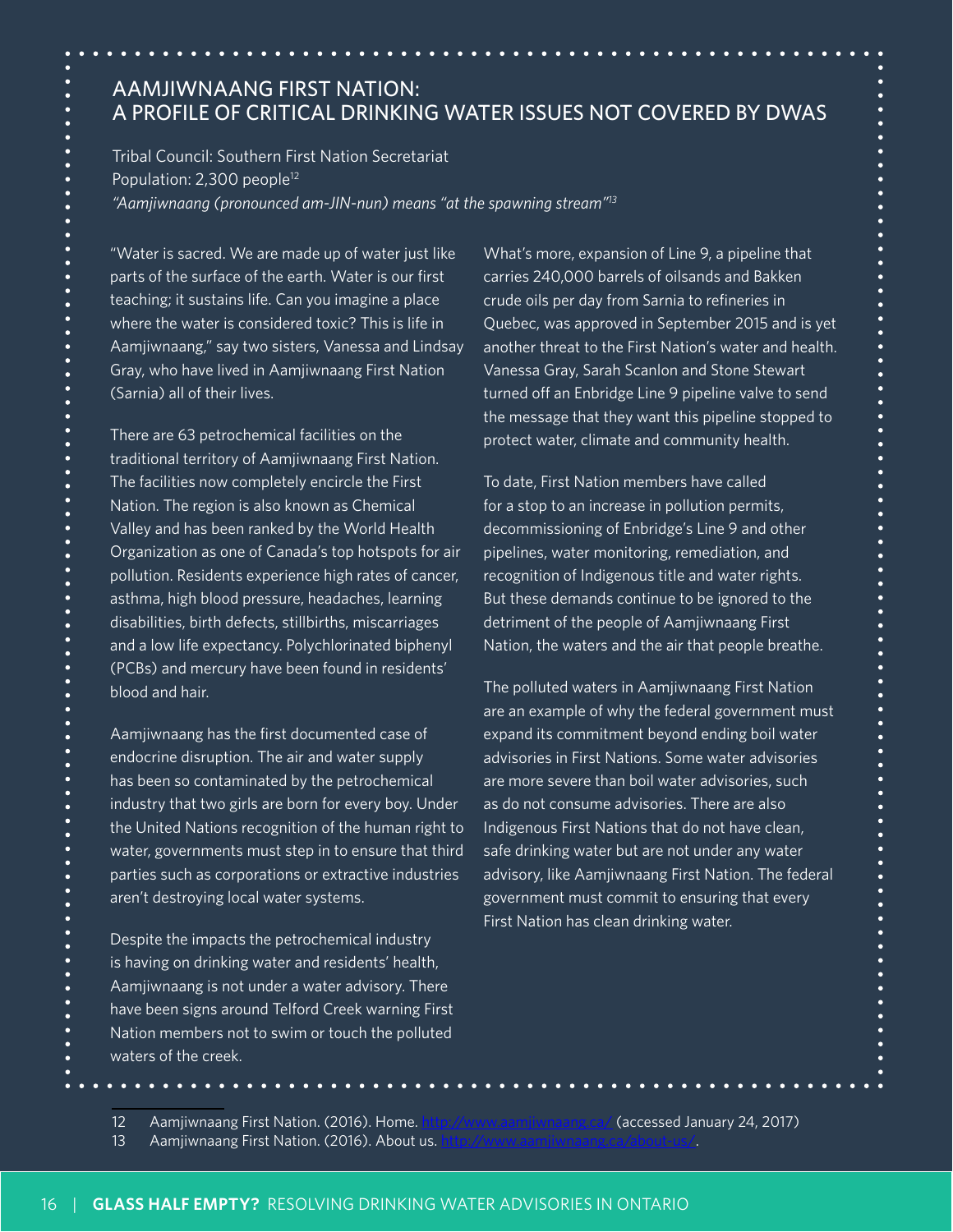# Federal government: Assessment of progress

Over the course of our assessment of First Nations drinking water in Ontario, certain challenges emerged again and again. These challenges are summarized as follows:

# 1. A highly complex and cumbersome federal process

The process for resolving situations of unsafe drinking water infrastructure is extremely complex and filled with obstacles, leading to gaps and delays. INAC regularly conducts risk assessments for First Nations' centralized drinking water systems across Canada. Based on these assessments and other variables, they create a priority ranking system that guides their funding allocation for First Nations water projects. The formulas used and the rankings themselves are extraordinarily confusing, which means many First Nations leaders are often unsure about where their First Nation stands or when they should expect to be eligible for capital funding.

During our conversations with First Nations, we heard that many often experience delays in receiving funding approval and then in receiving the funds. This is often accompanied by a lack of communication from the government regarding when the money will be disbursed. Funding commitments are also generally made one year at a time according to the government's fiscal calendar, which can lead to difficulties for First Nations when it comes to the long-term planning, training and hiring processes for their water projects.<sup>14</sup>

Navigating this system involves completing excessive amounts of paperwork, technical expertise, time and understanding of bureaucratic processes. Often the complexity of this funding scheme leads First Nations to hire outside help from consulting firms to secure funding sources to pay for their First Nation's infrastructure projects. INAC has reported that it is possible to move through the design, construction and commissioning stages of a water treatment plant in three years;15 however, the lived experience of many First Nations across Ontario puts the time frame between five and 10 years at minimum.

## **Recommendation:**

● Work with First Nations to streamline and simplify the process for capital investments in water infrastructure by identifying roadblocks and reducing bureaucracy.

<sup>14</sup> For more information about the impact of complex funding structures, see: *Make it Safe: Canada's Obligation to End the First Nations Water Crisis*. Human Rights Watch, 2016, and Office of the Auditor General of Canada, "Report of the Commissioner of the Environment and Sustainable Development to the House of Commons, Chapter 5: Drinking Water in First Nations Communities," 2005, [http://www.oag-bvg.gc.ca/](http://www.oag-bvg.gc.ca/internet/English/parl_cesd_200509_05_e_14952.html) [internet/English/parl\\_cesd\\_200509\\_05\\_e\\_14952.html](http://www.oag-bvg.gc.ca/internet/English/parl_cesd_200509_05_e_14952.html) (accessed December 14, 2016)

<sup>15 &</sup>quot;Water systems at risk", Globe and Mail, August 30, 2016. [http://www.theglobeandmail.com/news/](http://www.theglobeandmail.com/news/national/indigenous-water/article31589755/) [national/indigenous-water/article31589755/](http://www.theglobeandmail.com/news/national/indigenous-water/article31589755/) (accessed January 17, 2016)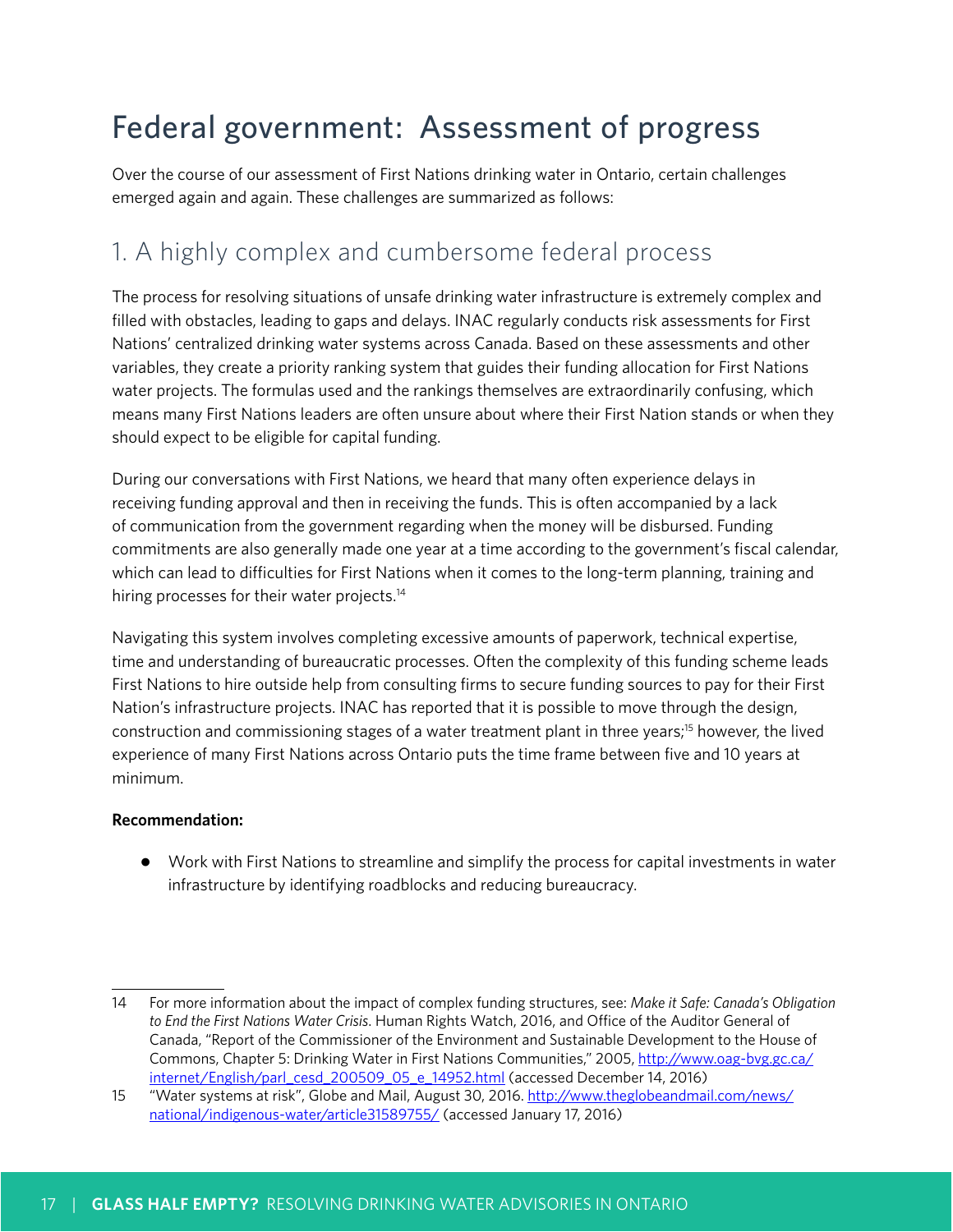# 2. Lack of a regulatory framework to govern drinking water for First Nations

There is no regulatory framework holding the federal government accountable to First Nations for safe drinking water in First Nations. This is largely because provincial laws and regulations that apply for municipalities in Ontario do not apply to First Nations, which are considered federal lands under federal jurisdiction. Enabling legislation passed in 2013 gave the government the authority to develop water and wastewater regulations for First Nations, under the Safe Drinking Water for First Nations Act (2013) (see text box on page 14), but it does not compel the government to do so. This means that no level of government is currently held accountable to ensure that First Nations drinking water is clean and safe. Engineers working in the field told us they apply provincial standards as guidance for their operations. However, because this is an informal approach, it does not empower the First Nation in its efforts to hold the federal government accountable when underfunding, equipment breakdown and other issues prevent them from living up to these standards.

There are also gaps in effective regulatory processes to protect water at its source. Source water protection (SWP) is the first step to ensuring clean and safe drinking water, as outlined in the multibarrier approach advocated by the federal and provincial government.<sup>16</sup> In Ontario, SWP plans are developed by the provincial government to protect municipal drinking water sources, but most northern First Nations fall outside the jurisdiction of these plans, which are developed through regional conservation authorities. Most First Nations do not have SWP plans.

## **Recommendations:**

- Work with First Nations to identify an appropriate regulatory framework.
- Collaborate with First Nations in co-developing and implementing source water protection and restoration plans.

<sup>16</sup> Canadian Council of Ministers of the Environment. (2004). From Source to Tap: Guidance on the MultiBarrier Approach to Safe Drinking Water.<https://www.ontario.ca/page/source-protection>(accessed January 17, 2016)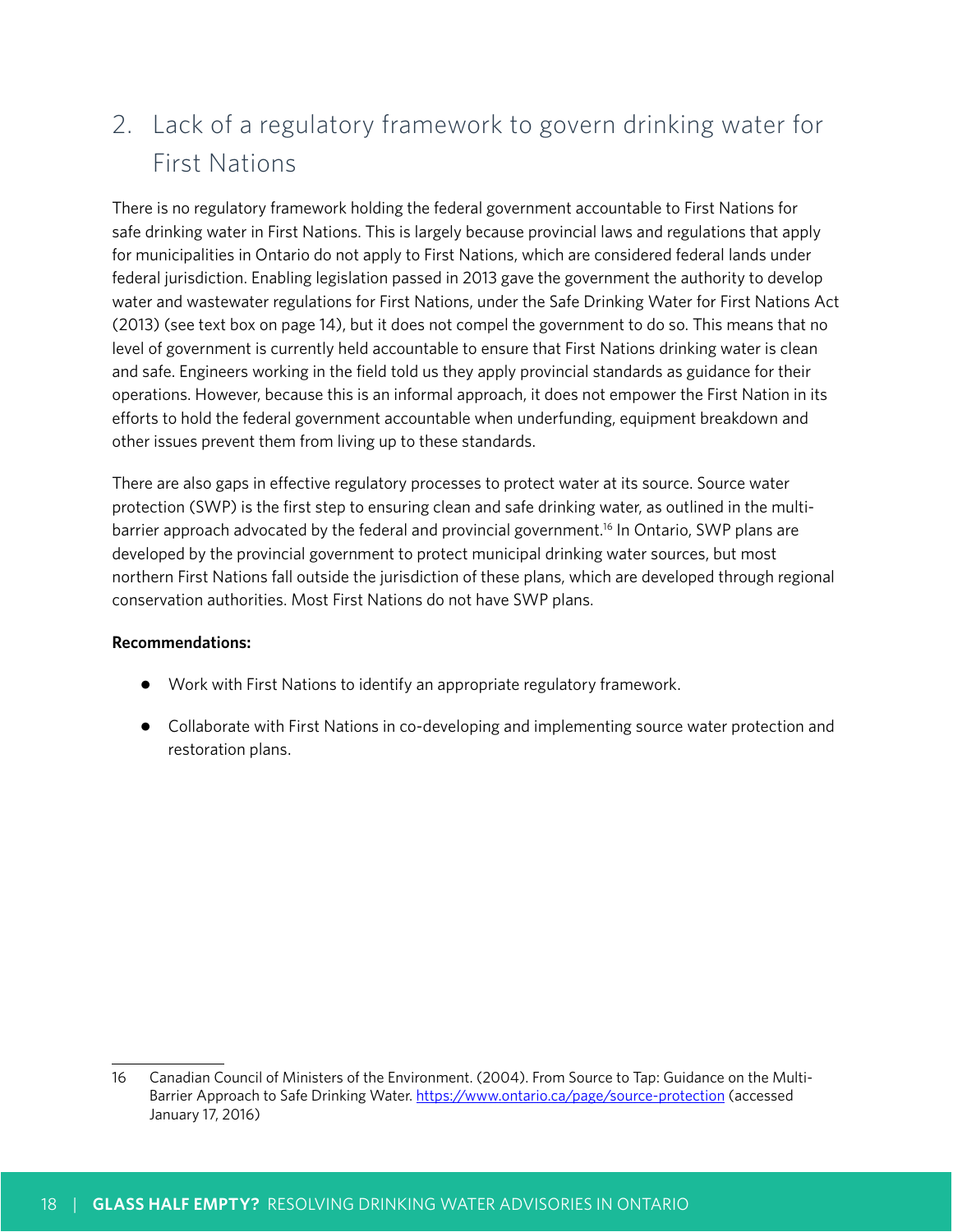# 3. Insufficient infrastructure funding and ineffective allocation process

First Nations have limited options to finance their water systems, and funding has historically been inadequate to resolve the drinking water crisis (see introduction). Further, funding options are often highly bureaucratic and complex.<sup>17</sup>

To compound this, First Nations often have limited access to additional or alternative funding sources.

Unlike municipalities, First Nations must spend significant amounts of time investigating funding sources for drinking water projects. Often, this involves utilizing various funding sources, which must be secured at various stages of the project — to complete a feasibility study, contract an engineering firm, complete detailed design plans and ultimately to construct the plant. Most First Nations need to find numerous funding sources, some even within the same institution, to support their water projects. While most funding comes directly from INAC, some additional funding sources include the Small Communities Fund from Ontario's Ministry of Economic Development, Employment and Infrastructure; the Clean Water and Wastewater Fund from Infrastructure Canada; and funding for pilot projects through INAC (such as the Safe Water Project).

#### **Recommendation:**

● Work with First Nations to establish federal funding levels and formulas for First Nations drinking water and sewage systems so that existing systems are not further degraded and water system repair and restoration is not subject to delay.

# 4. Lack of adequate resources for operations and management

Many of the technical service managers we spoke with at tribal councils in Ontario cited funding for operations and management as an issue for First Nation's drinking water systems. It is generally agreed that outdated and deteriorating infrastructure are only one part of the drinking water problem. Without proper operations and management, water treatment plants that could have had lifespans of many decades fall into disrepair long before their expiration date. Barry Strachan, public works manager at the Keewaytinook Okimakanak Tribal Council, explains that in the 1990s the federal government invested a great deal of money into water infrastructure for First Nations. INAC did not, however, give due consideration to assisting First Nations' plans to operate and maintain their water plants in the long term.<sup>18</sup>

<sup>17</sup> See: *Make it Safe: Canada's Obligation to End the First Nations Water Crisis*. Human Rights Watch, 2016.

<sup>18</sup> Personal communication, October 18, 2016, Barry Strachan, public works manager, Keewaytinook Okimakanak Tribal Council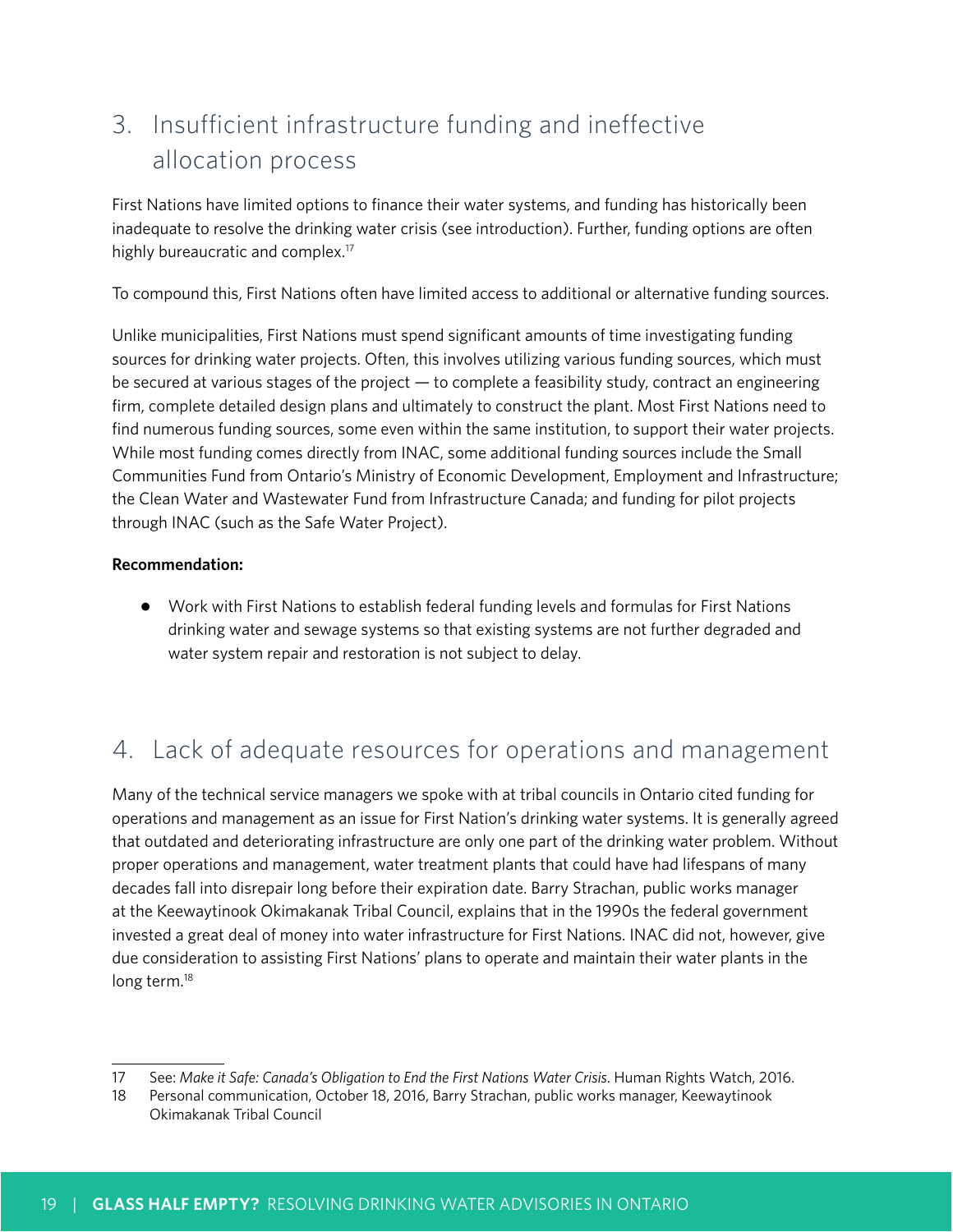The federal government funds 80 per cent of First Nations operations and management costs,<sup>19</sup> leaving First Nations to come up with the remainder, something that, for many First Nations, is a challenge. However, even if the First Nation can come up with the remaining 20 per cent, the total budgeted estimate for operations and management is most often not enough to properly train and retain qualified water treatment operators, nor is it enough to finance necessary repairs to water plants. The funding formula used by INAC is based on an outdated model that does not necessarily bear resemblance to the actual operations and management costs of the facility. These issues demonstrate that simply funnelling money into infrastructure projects for First Nations is not enough. More careful consideration needs to be given to operations and management budgets to ensure water plants are sustainable over the long term.

INAC asset assessments have consistently found that the lack of qualified operators is a significant risk to safe drinking water in First Nations. However, INAC has failed to adequately address recruitment, training and retention of skilled technicians. Those working in the field have long been aware that major discrepancies exist between pay rates and training that municipal and First Nations water treatment operators receive. Some technical service advisers estimate this discrepancy to be around 40 per cent, meaning water treatment operators who work in First Nations will earn almost half of what they could make in municipalities. The Ontario First Nations Technical Service Corporation is researching this pay inequity. It's clear that municipalities often have more money and flexible financing to attend to urgent capital needs in their infrastructure, ensure proper operation and maintenance, train and pay operators a competitive salary to encourage staff retention. This pay gap could make the retention of qualified First Nation operators difficult. Once they are trained, operators could start working for a third party or municipality, where they could earn significantly higher pay. Therefore, both INAC and the First Nations stand to lose their invested time and money in training operators when funding is not sufficient to pay a fair wage.

#### **Recommendations:**

- Work with First Nations to establish federal funding levels and formulas that provide sufficient operations and management capacity to meet their needs.
- Eliminate the pay gap between water systems operators in First Nations and comparable municipalities.

<sup>19</sup> INAC, "Evaluation of the First Nations Water and Wastewater Action Plan: Final Report", 2013, [https://](https://www.aadnc-aandc.gc.ca/eng/1399311311048/1399311463605) [www.aadnc-aandc.gc.ca/eng/1399311311048/1399311463605](https://www.aadnc-aandc.gc.ca/eng/1399311311048/1399311463605) (accessed December 14, 2016), p. 19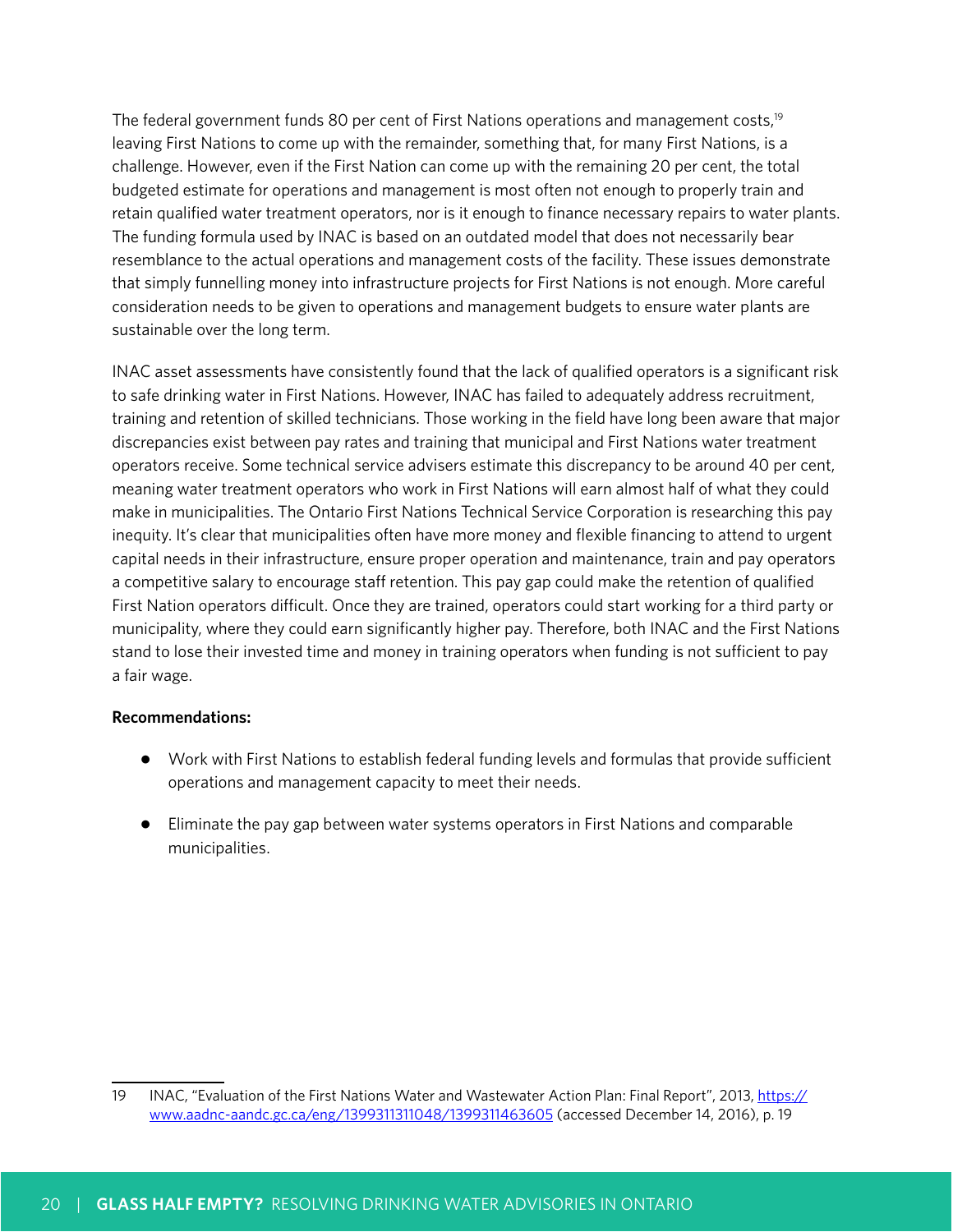# 5. Lack of First Nations decision-making power over resolving drinking water issues in their communities

First Nations often don't have enough control over the design and implementation of water systems in their communities. Many First Nations that we spoke with reported that negotiations with INAC for drinking water projects often do not leave very much space for First Nations-led decision-making.

New First Nations-led community programs like the Safe Water Project (see textbox page 24) have proven to be successful in putting First Nations individuals in positions of leadership to determine ways to address the drinking water crises in their communities, based on their own-first hand knowledge of what is needed. The Safe Drinking Water Project advances a First Nations-led approach that takes into account the specific context of each community to resolve ongoing water issues flowing from gaps in operations and management capacity. To date, it has focused on training and retaining qualified First Nations water operators and staff, with outcomes that support long-term sustainability rather than temporary solutions.

There is also a general lack of consideration for First Nations traditional knowledge and contextspecific issues, such as seasonality, in government-led processes. Many First Nations are remote and can only be accessed by plane or in the winter months when ice creates winter roads. This makes construction season a huge consideration in many First Nations water projects. Construction can be delayed for entire seasons if funding is not secured in time. It is important to note that there are no considerations of seasonality with funding provided by INAC; funding is awarded according to fiscal year deadlines, which often causes bottlenecks.

Construction season is just one of many issues that affect northern and remote communities. Issues of equipment mobilization, access to skilled labour, logistical costs and geotechnical conditions all increase costs and need to be taken into account. These issues demonstrate that a one-size-fits-all solution to First Nations drinking water issues will never work, and that the context of each community must be considered.

## TRILATERAL PROCESSES

There is some movement in Ontario toward trilateral agreements between the federal government, the province and First Nations governments. Ontario has created an Indigenous Drinking Water Projects Office under the Ministry of the Environment and Climate Change that brings technical expertise such as engineering to the table. This department has spent time on the road, visiting First Nations to gain insights into First Nation-specific drinking water needs while playing an advisory role to a number of First Nations in Ontario and the federal government.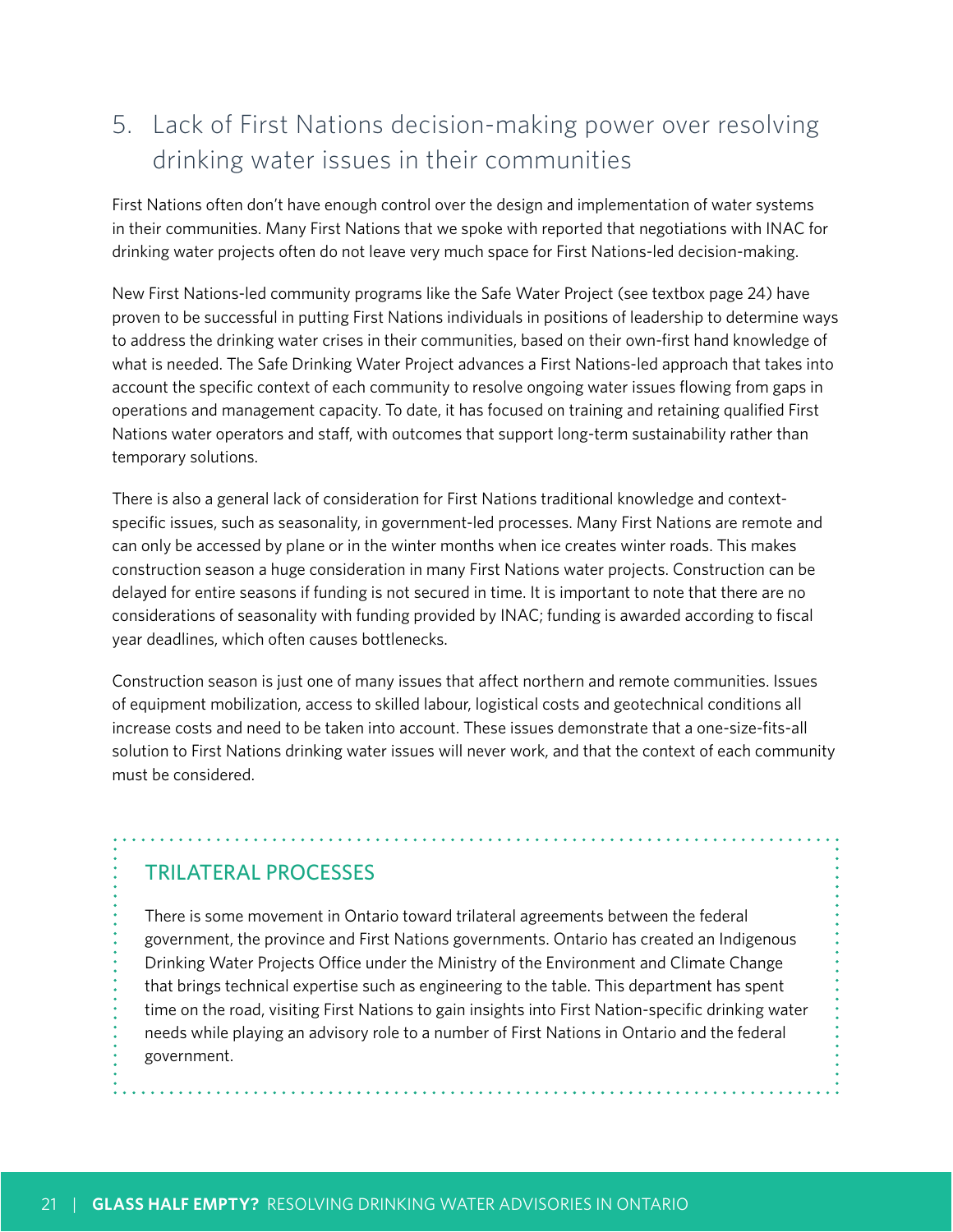## CANADA'S INTERNATIONAL OBLIGATIONS

Ending DWAs in First Nations is a critical part of implementing the human rights to water and sanitation that Canada has endorsed. Beginning in 2010, the United Nations passed several resolutions recognizing the human right to water and sanitation, and again recognized these rights in the 2015 Sustainable Development Goals.

On May 9, 2016, INAC Minister Carolyn Bennett and Justice Minister Jody Wilson-Raybould announced at the UN in New York that Canada fully endorsed the Declaration on the Rights of Indigenous Peoples (UNDRIP). Article 19 makes clear that "States shall consult and cooperate in good faith with the indigenous peoples concerned through their own representative institutions in order to obtain their free, prior and informed consent before adopting and implementing legislative or administrative measures that may affect them."20

#### **Recommendations:**

- **•** Support First Nations-led approaches to drinking water that recognize the leadership of First Nations governments and organizations.
- **•** At the request of First Nations, support development of collaboration between First Nations and provincial governments.
- Take into account context-specific issues for First Nations, such as appropriate construction seasons.
- **•** Fulfil government commitments to implement the United Nations Declaration on the Rights of Indigenous Peoples, particularly free, prior and informed consent for laws and regulations related to First Nations water, and the UN-recognized human right to safe drinking water and sanitation endorsed by Canada.

<sup>20</sup> United Nations Declaration on the Rights of Indigenous Peoples, adopted September 13, 2007, G.A. Res. 61/295, U.N. Doc. A/61/L.67 and Add.1 (2007), article 19., [http://www.un.org/esa/socdev/unpfii/](http://www.un.org/esa/socdev/unpfii/documents/DRIPS_en.pdf) [documents/DRIPS\\_en.pdf](http://www.un.org/esa/socdev/unpfii/documents/DRIPS_en.pdf) (accessed December 14, 2017)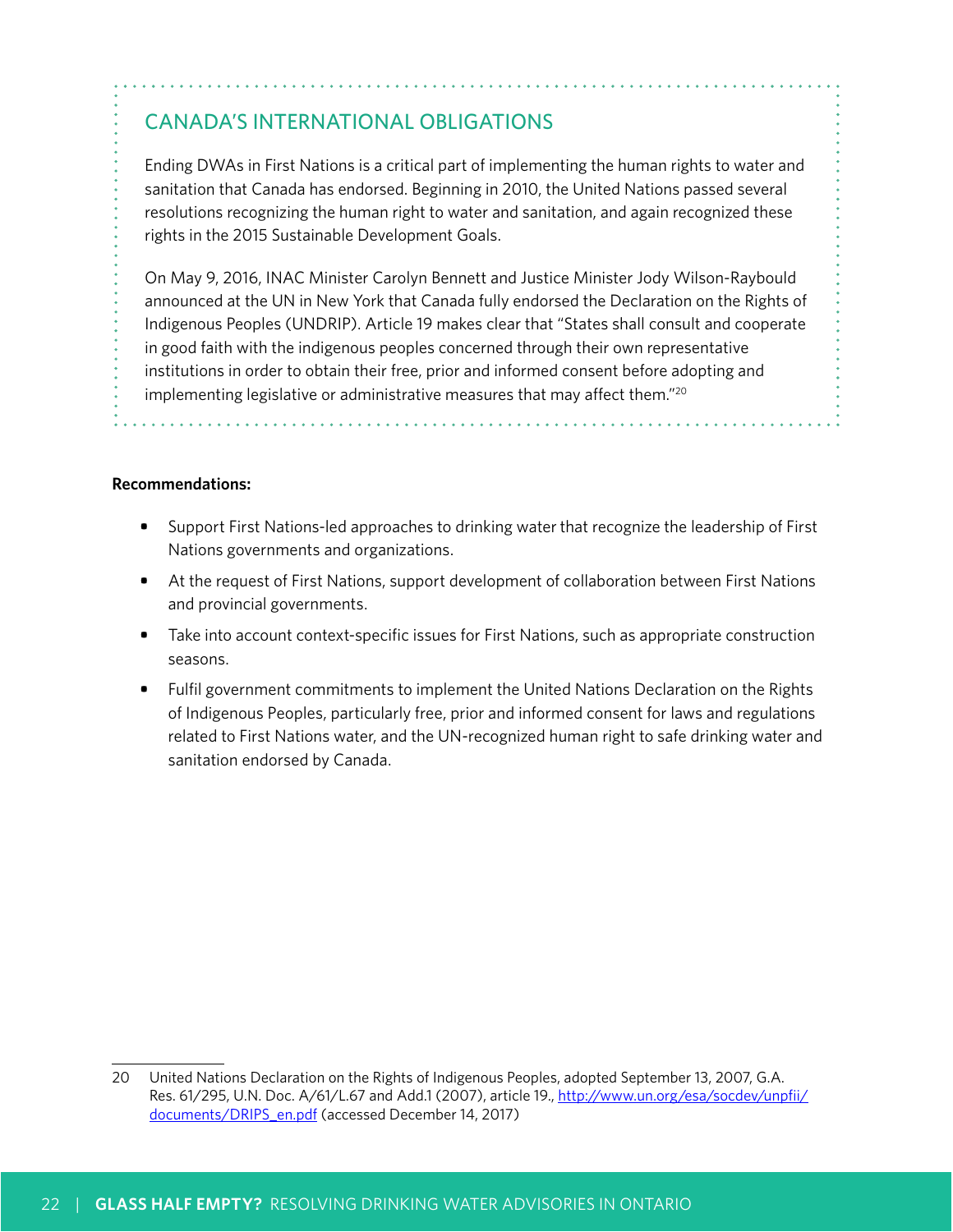# 6. Lack of transparency in federal monitoring of progress toward ending DWAs

Although the gaps in the regulatory regime make accountability for safe drinking water in First Nations murky, lack of transparency with respect to how INAC disburses funds and meets its stated objectives introduces a different accountability challenge. First Nations and watchdog organizations cannot adequately track whether or not INAC is working efficiently toward meeting drinking water goals in First Nations. Greater transparency is needed from INAC. The department's progress on ending drinking water advisories within each First Nation in Canada, its method of assessment and its budget allocations should be made publicly available.

#### **Recommendation:**

● Increase federal transparency and reporting of budget spending and progress toward ending long-term DWAs in First Nations.

# 7. Lack of holistic approach to addressing clean drinking water

Clean drinking water and wastewater are not policy issues that can be addressed in isolation; they are connected to various other critical issues that First Nations experience. Many variables affect drinking water, such as the level of repair of treatment plants, the capacity of the First Nation to safely monitor treatment plants, the level of repair of waste waster systems, plumbing in housing, and drinking water sources. For instance, when addressing housing issues, ensuring that people's homes are connected to safe, reliable drinking water and wastewater infrastructure must be a part of the process.

Yet these factors are typically looked at in isolation by the federal government. This compartmentalization of the potential challenges in attaining safe drinking water often fails to achieve long-term, viable solutions as it misses the bigger picture.

Further, addressing clean drinking water must take into consideration how weakened environmental legislation and damaging and polluting industries are threatening water sources. Governments and industries are putting drinking water at risk by promoting fracking, mega-dams, mining, oilsands development and pipelines. Many extractive projects are occurring on the traditional territories of Indigenous peoples. Governments must consider the impacts of these projects if they want to truly ensure clean drinking water for First Nations.

#### **Recommendation:**

● Ensure that water issues are not addressed in isolation but are linked to wider issues such as housing, infrastructure, training and the impacts to watersheds from industrial activities.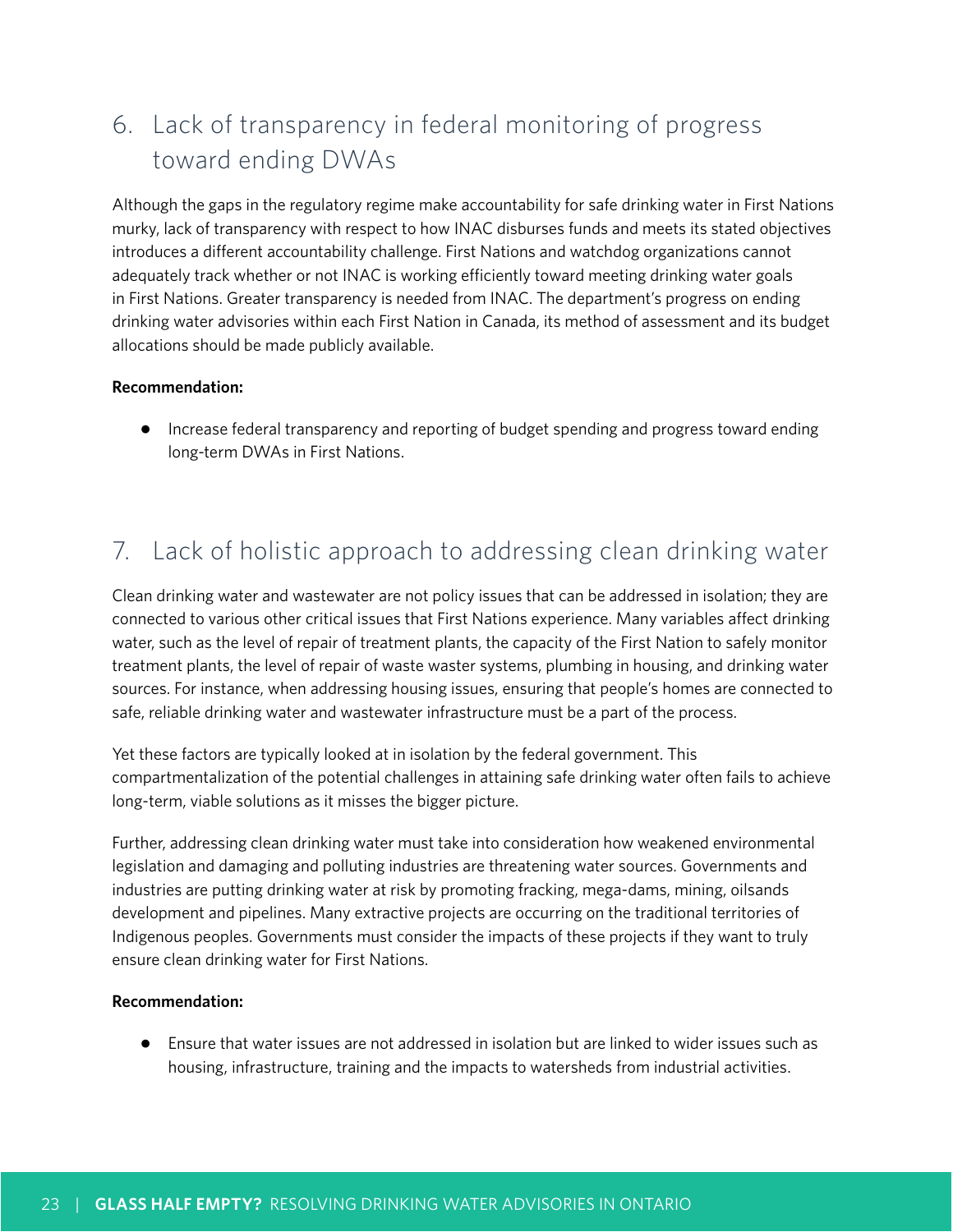## EXTRA CREDIT: SAFE WATER PROJECT

Over the past two years, programs like the Safe Water Project have emerged from the tribal council and First Nation-level to help address some of the challenges for First Nations drinking water. These programs take a First Nations-led approach that, with financial support from INAC, have managed to find innovative ways of addressing individual First Nations' drinking water issues.

The Safe Water Project is an initiative by Keewaytinook Okimakanak (KO) Tribal Council that emerged in 2014 in response to the long-term BWAs in four of the six KO First Nations, including a 15-year chronic BWA in North Spirit Lake First Nation. The project goes into First Nations with the intent of building operational capacity, the primary aim being to lift DWAs imposed as a result of operational deficiencies. In a situation where the DWA cannot be addressed without capital upgrades, the path forward is identified, quantified and presented to First Nations leadership.

The project is coordinated by Barry Strachan, public works manager at the KO Tribal Council, who has been involved with these issues for more than 20 years. Strachan says that in the 1990s when most First Nations water infrastructure was put in place, those involved missed the boat on a major part: The focus was entirely on infrastructure, without any consideration for "the people who were going to be left with a legacy of what we were building."

The project has three components:

- (1) Focused training and certification of local water operators
- (2) Operational support while local water operators pursue certification
- (3) Remote water quality monitoring technology



(Photo credit: Safe Water Project)

(continued on next page)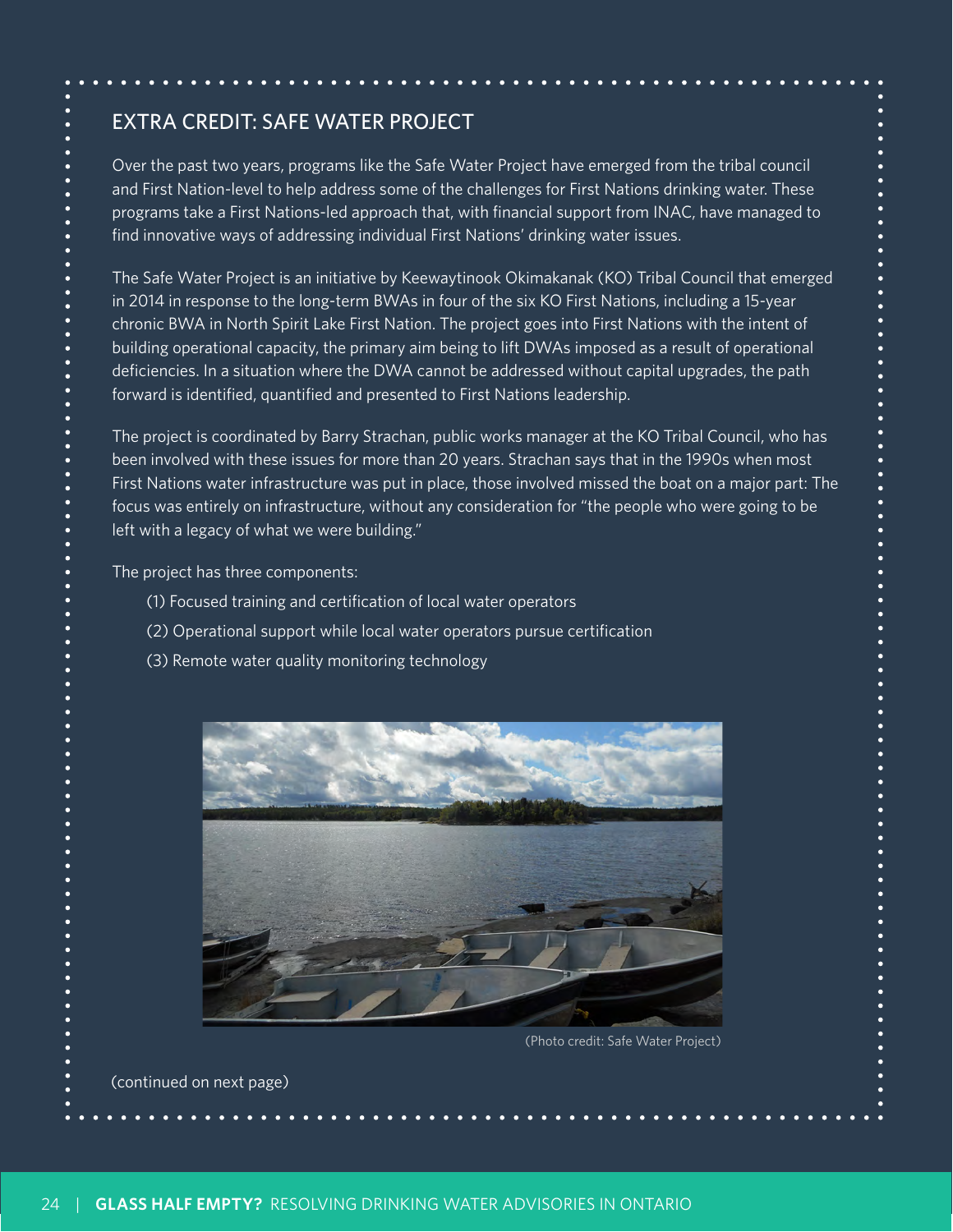## EXTRA CREDIT: SAFE WATER PROJECT (CONTINUED)

The project employs Level III water treatment operators at the tribal council, which acts as a hub for spare parts, counsel and operational support for each First Nation. The project also enables First Nations to obtain and own data on their water systems and operators, which will be critical for identifying needs and priorities in collaboration with the federal government.

The program has had incredible success over the past two years. Before the Safe Water Project, only one of 14 water treatment operators in First Nations represented by the KO Tribal Council were certified to the level of their plant. That number has since increased to seven of 14. Additionally, three of the four chronic BWAs in these First Nations were lifted within one year of project implementation. The project has expanded to a further 14 First Nations in the Sioux Lookout area (represented by three tribal councils: Windigo First Nations Council, Shibogoma First Nations Council, and the Independent First Nations Alliance), with a funding commitment of \$4.148 million from INAC announced on October 12, 2016.

The approach taken by the Safe Water Project is unique because it takes into account the context of each First Nation rather than taking a one-size-fits-all approach. "We have a big idea, but we need to think small on this, and look at it on a community-by-community basis," Strachan says. "We can't paint one picture that will fit each of these communities."21

21 Personal communication, January 19, 2017, Barry Strachan, public works manager, Keewaytinook Okimakanak Tribal Council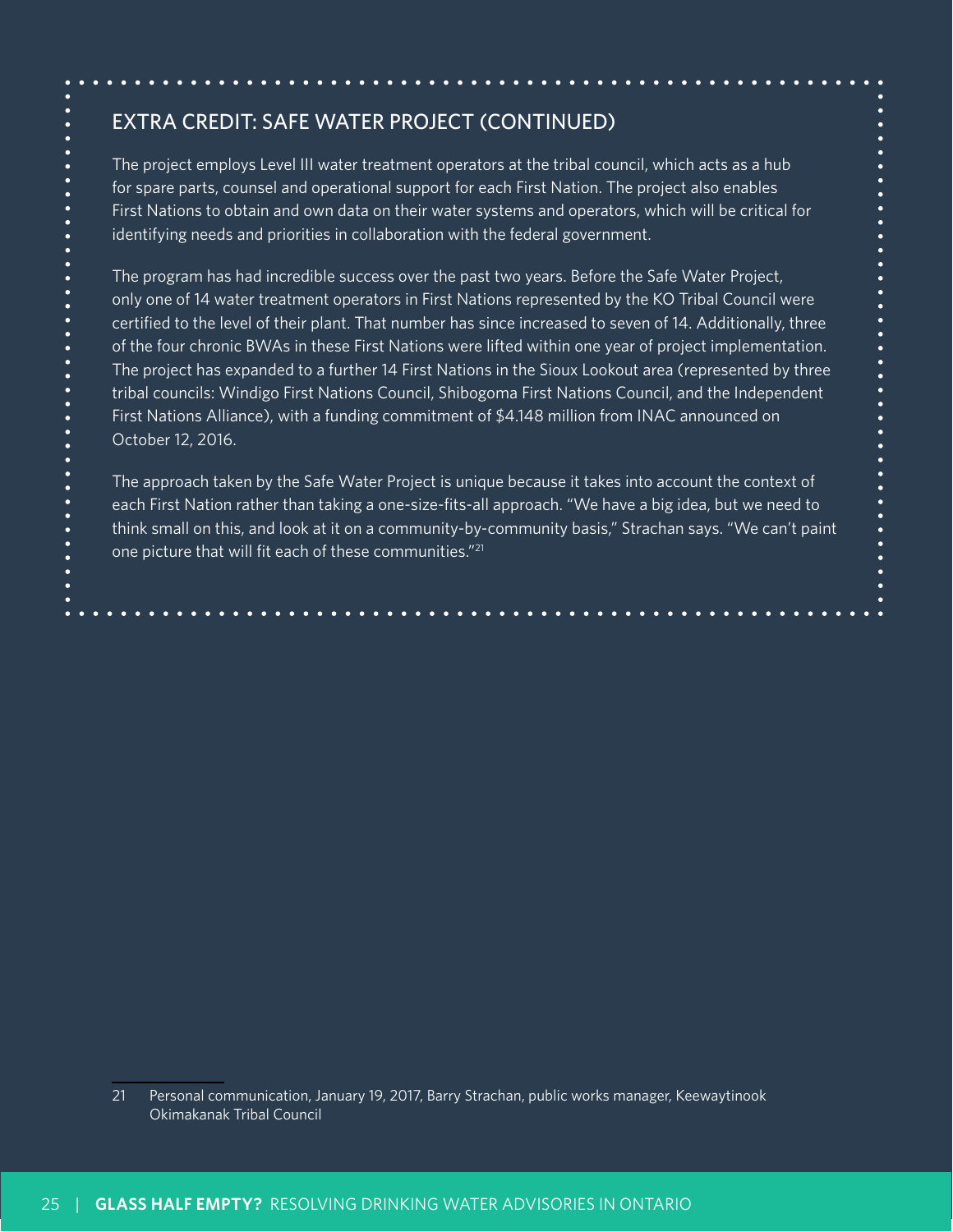# Conclusion

As identified through our research, the federal government is not on track to fulfil its promise of ending all drinking water advisories in First Nations within the five year commitment. We therefore urge the government to implement the recommendations outlined in this report, redouble its efforts to advance successful First Nations-led initiatives, fulfil its fiduciary responsibility to First Nations, respect the United Nations Declaration on the Rights of Indigenous Peoples and ensure the human right to safe and clean drinking water. Although this report features a relatively small sample of First Nations, our conversations reveal trends about procedural challenges that apply more broadly. Our research indicates that momentum to end DWAs is growing, but government processes must be updated to ensure the provision of clean drinking water for First Nations.



(Photo credit: Safe Water Project)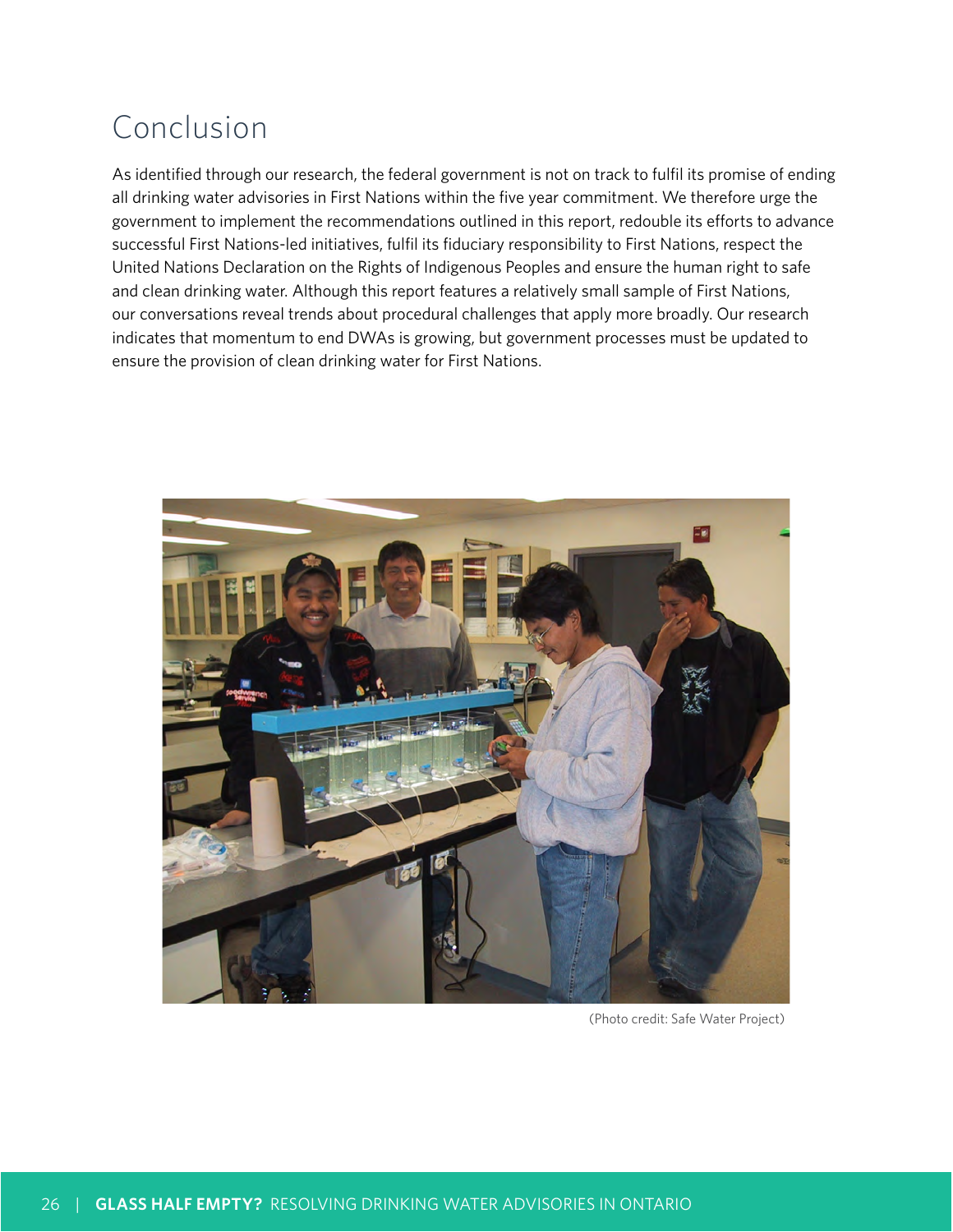# Annex 1: First Nation assessments

Conducted by the David Suzuki Foundation

# Slate Falls Nation

Tribal Council: Windigo First Nations Council

Population: 241 registered<sup>22</sup>

#### **Part of the Safe Water Project**

#### **Status: GLASS FULL**

The Slate Falls First Nation in northwestern Ontario has lived with nine boil-water advisories since July 2004.23 After many years of discussions with INAC, the First Nation received a commitment of \$11.6 million from the federal government on July 11, 2016, for a new water treatment plant. Construction is underway. According to Robert Popovic, operations and management technologist at Windigo First Nations Tribal Council, the plant is on schedule to be fully operational by December 2017.

Some of the major challenges the Slate Falls First Nation has faced include ageing infrastructure, lack of operations and training support for water treatment operators, and difficulties with maintenance, including frequent electrical fires. Several First Nations represented by the Windigo Council have been growing, which has increased infrastructure needs. Most of the First Nations represented by Windigo have infrastructure that was put in place more than 20 years ago and new investment is needed.

Federal funding for operations and management has not been enough to meet the needs of many First Nations. Even if the First Nation does come up with the 20 per cent of required operations and management funding, it is not usually enough to keep up with demands. Popovic explains that First Nations "are always running into deficits, and end up having to rob other programs to pay for it."<sup>24</sup>

<sup>22</sup> Government of Canada. (2013). Slate Falls Nation. [https://www.aadnc-aandc.gc.ca/eng/1357840942138/1](https://www.aadnc-aandc.gc.ca/eng/1357840942138/1360164824556) [360164824556](https://www.aadnc-aandc.gc.ca/eng/1357840942138/1360164824556).

<sup>23 &</sup>quot;Northern Ontario First Nation receives 11.6M for safe water supply", CBC News, 2016, July 11. [http://](http://www.cbc.ca/news/canada/thunder-bay/slate-falls-announcement-drinking-water-1.3673655) [www.cbc.ca/news/canada/thunder-bay/slate-falls-announcement-drinking-water-1.3673655](http://www.cbc.ca/news/canada/thunder-bay/slate-falls-announcement-drinking-water-1.3673655) (accessed December 14, 2016)

<sup>24</sup> Personal Communication August 26, 2016, Robert Popovic, operations and management technologist, Windigo First Nations Council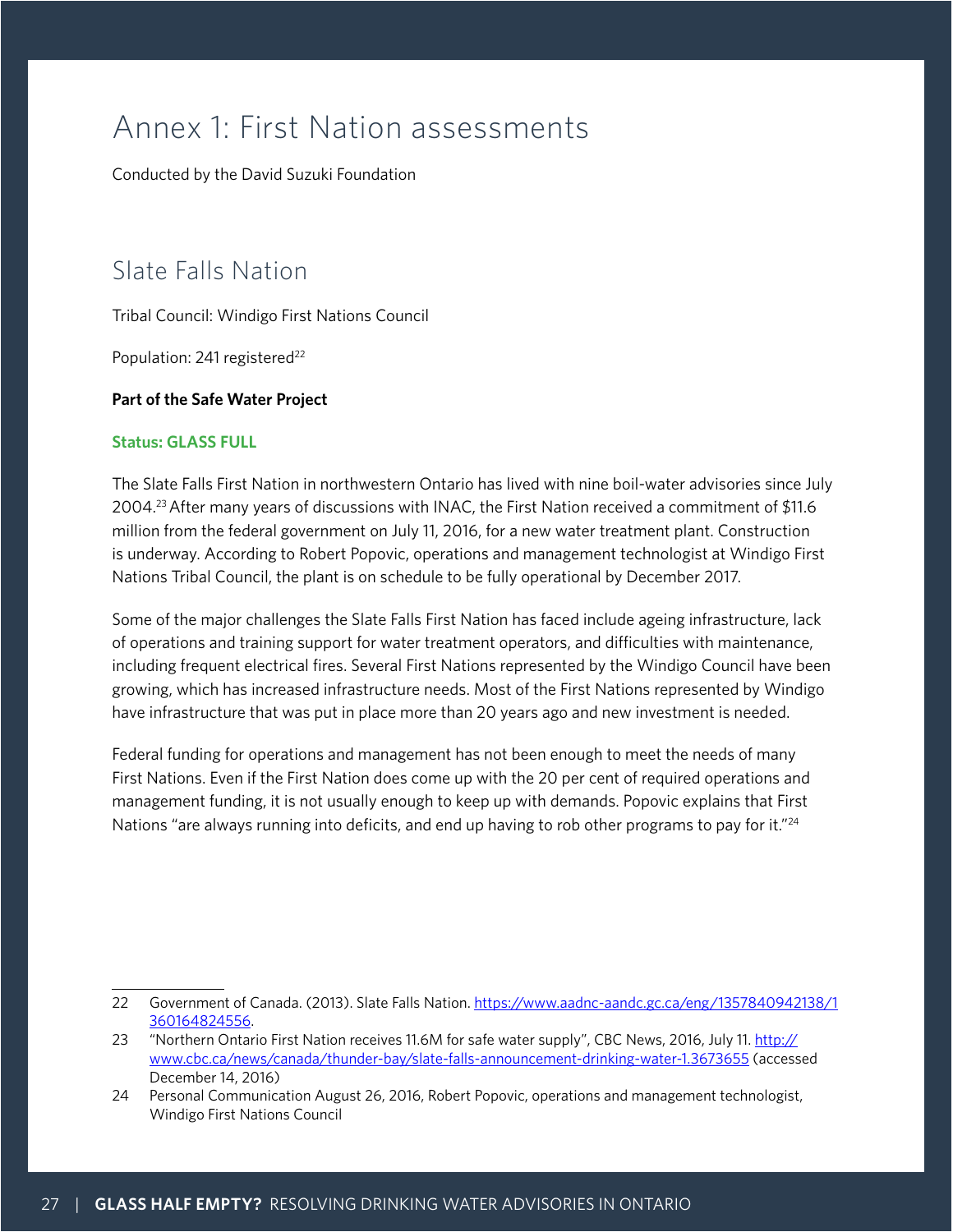## Nibinamik First Nation

Tribal Council: Matawa First Nations Management Inc.

Population: 440 registered<sup>25</sup>

#### **Status: GLASS EMPTY**

Nibinamik is a First Nation with approximately 200 in-community members. It is located roughly 500 kilometres north of Thunder Bay, and has no year-round road access. Access in summer is by air, and in winter by an ice road just north of Pickle Lake.

Nibinamik's water treatment facilities were first installed in 1996. Although the treatment plant worked for a couple of years, it was not built to meet the capacity of the First Nation and has since experienced chronic problems and precautionary DWAs, the last of which was issued in 2013 and was never lifted.

The primary cause for the DWA is equipment-related. There are also problems with intake from the water source in winter as the source lake is sometimes blocked by ice. Some houses in the First Nation have problems with pipes snapping in winter. This First Nation was ranked as a Medium Risk System by the federal government more than 15 years ago.

Most First Nation members get their drinking water by taking a boat to a nearby lake, and boiling the water before drinking it. People also buy bottled water.

Nibinamik requires a water treatability study to identify the required water treatment process. As the First Nation uses a surface water source, the minimum treatment requirements include chemically assisted filtration with chlorination. A water treatment process engineer will identify and recommend the required treatment process. Ideally, terms of reference of the treatability study will be issued in the near future.26 Mobilization of materials is tied to the winter road. First Nation members do not feel they are a priority with government and doubt that government is on track to provide a permanent solution to their drinking water crisis.

<sup>25</sup> Government of Canada. (2013). Nibinamik First Nation. [https://www.aadnc-aandc.gc.ca/eng/1357840942](https://www.aadnc-aandc.gc.ca/eng/1357840942105/1360164402092) [105/1360164402092](https://www.aadnc-aandc.gc.ca/eng/1357840942105/1360164402092).

<sup>26</sup> Personal communication January 6, 2017, Wesley Bova, manager of technical services, Matawa First Nations Management. January 17, 2016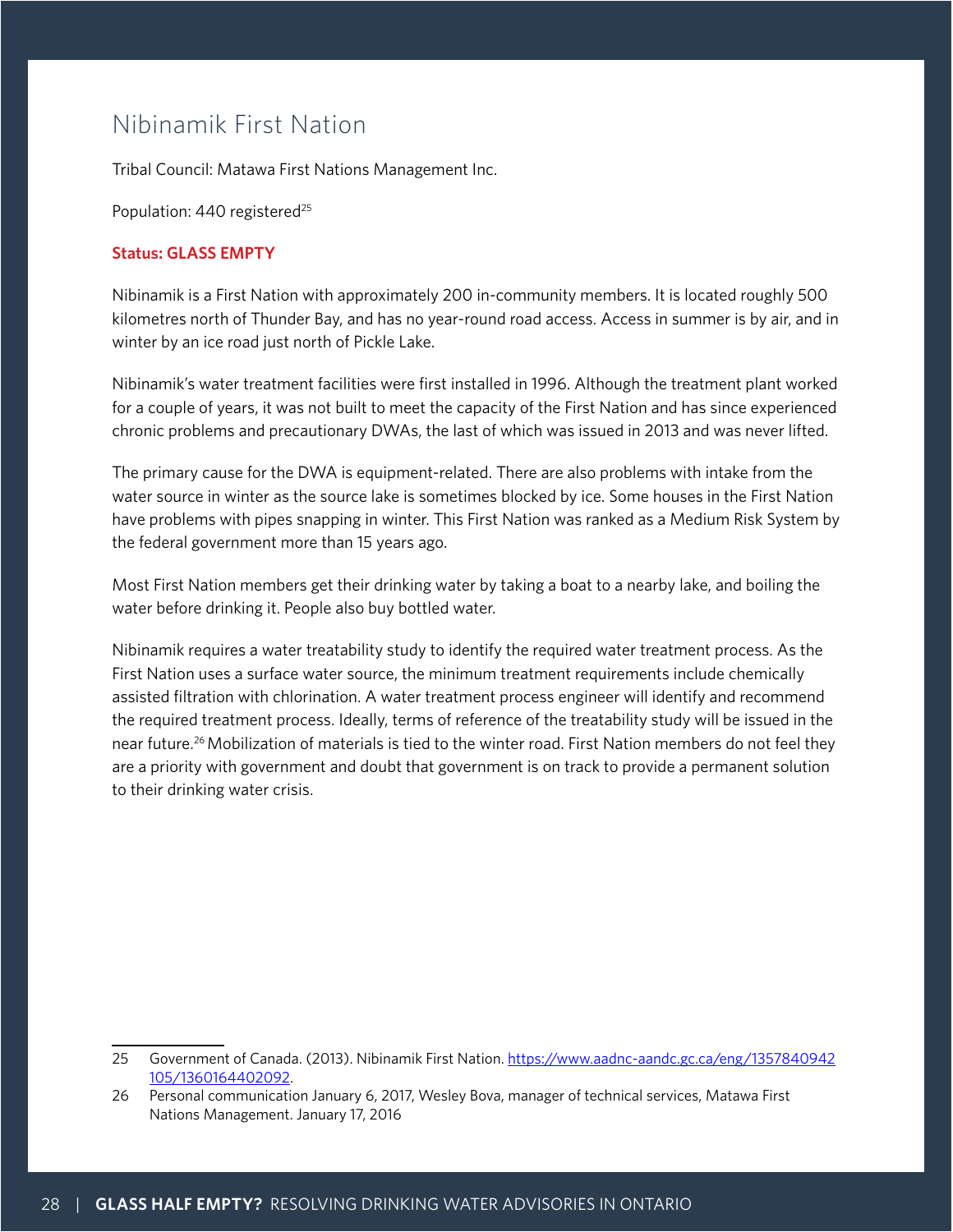# Constance Lake First Nation

Tribal Council: Matawa First Nations Management Inc.

Population: 1,508 registered<sup>27</sup>

#### **Status: GLASS FULL**

The elders of Constance Lake still tell stories of the 1950s and 1960s, when people carried buckets of water from the river or lake. This was before a water treatment plant was built in 1973. Although water quality was fairly good at first, water would turn brown at some times during the year, staining clothes and dishes. It wasn't until the 1990s that major drinking water issues started to emerge, with algae blooms proliferating in the lake. Health Canada issued boil water advisories in 2005, 2007, 2008 and 2010, and advisories have been ongoing. In 2010, the First Nation declared a state of emergency due to poor water quality. Something had to be done.

The Constance Lake First Nation took an innovative approach to solving its drinking water issues by leveraging federal, provincial and community funding, switching source water to more secure groundwater, creating a First Nation-based water management plan and engaging in knowledge transfer activities with other northern First Nations. The new water treatment plant became fully functional as of March 2016, lifting the First Nation's long-standing boil water advisory. The First Nation contributed \$933,087 toward plant design and construction, with the federal government kicking in \$5.8 million and the Ontario Ministry of Environment and Climate Change providing \$820,000.28

Throughout the process of updating the water system, some of the challenges with Constance Lake's drinking water included poor surface water quality from phosphorous loading and related algal blooms; high levels of iron and manganese in the groundwater supply; lack of seed funding or capital financing to meet federal government funding requirements, and lack of training opportunities for on-reserve First Nation members.<sup>29</sup>

The Constance Lake First Nation boil water advisory was lifted in March 2016. However, since then, sodium levels have become elevated, which has caused the water treatment plant operator to issue a warning for people on sodium-restricted diets. This is a serious issue for a number of people in the First Nation. The existing treatment process could be augmented with reverse osmosis, at an estimated cost of \$793,920.

<sup>27</sup> Government of Canada. (2013). Constance Lake First Nation. [https://www.aadnc-aandc.gc.ca/](https://www.aadnc-aandc.gc.ca/eng/1357840942138/1360164824556) [eng/1357840942138/1360164824556](https://www.aadnc-aandc.gc.ca/eng/1357840942138/1360164824556)

<sup>28</sup> Government of Canada. *Government of Canada, Province of Ontario and Constance Lake First Nation Partner to Deliver Safe Drinking Water*. 2016.<http://news.gc.ca/web/article-en.do?nid=1089049>. (accessed December 14, 2016)

<sup>29</sup> CLFN Constance Lake First Nation. *A Springboard to the Future, Report*, 2016. [http://www.clfn.on.ca/uploads/](http://www.clfn.on.ca/uploads/documents/Constance%20Lake%20Case%20Study%20(En).pdf) [documents/Constance%20Lake%20Case%20Study%20\(En\).pdf](http://www.clfn.on.ca/uploads/documents/Constance%20Lake%20Case%20Study%20(En).pdf) (accessed January 19, 2016)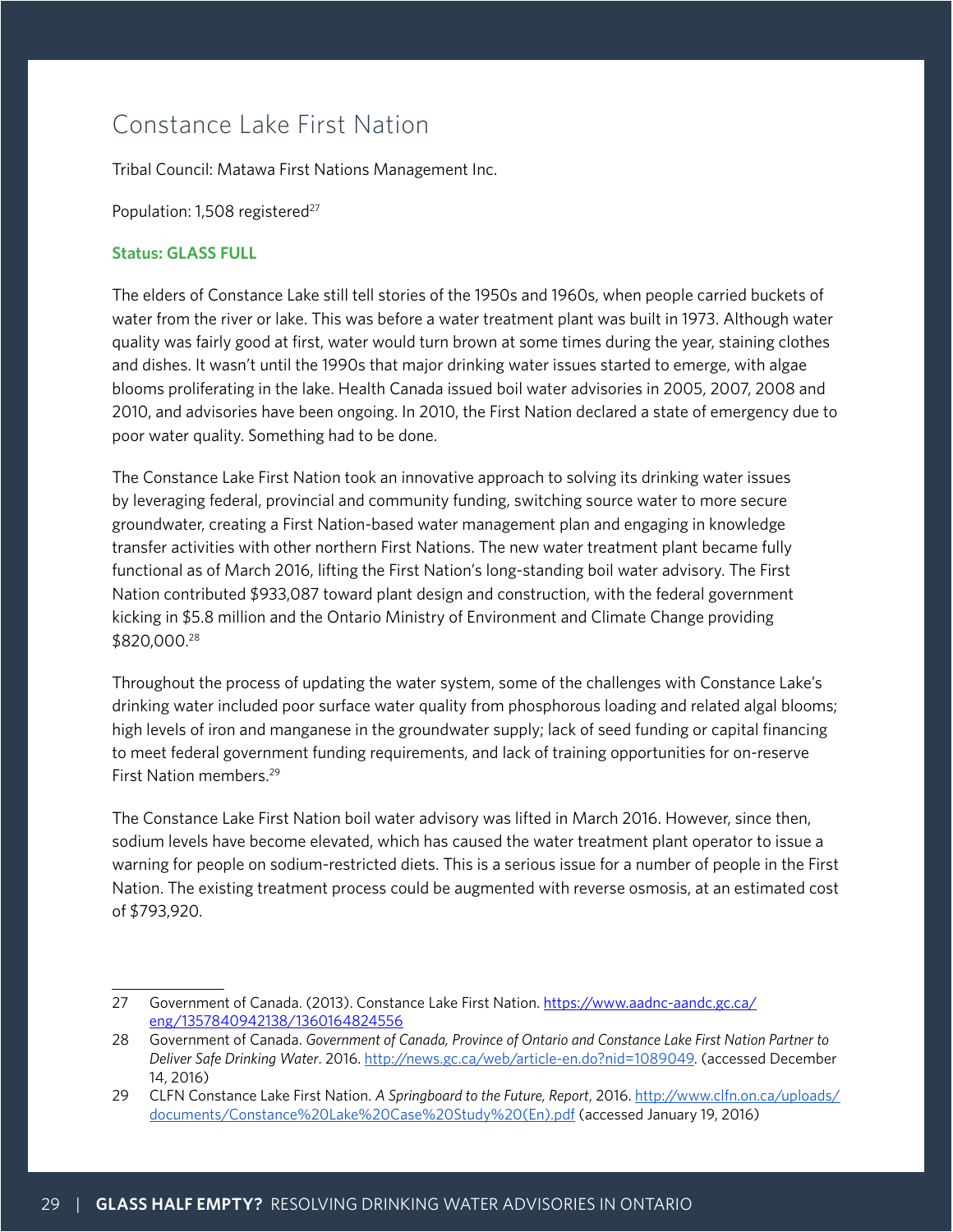# Northwest Angle No. 33

Tribal Council: Anishinaabeg of Kabapikotawangag Resource Council (AKRC)

Population: 466 registered<sup>30</sup>

#### **Status: GLASS EMPTY**

Part of the Northwest Angle No. 33 First Nation lives in an area referred to as Angle Inlet, and these roughly 90 people are experiencing the most significant water issues. The First Nation declared a state of emergency in February 2016, after its source water tested positive for radionuclides, which have been associated with elevated levels of cancer in those exposed.<sup>31</sup> According to First Nation members, people in the First Nation have been using the water and only found out this past year about the presence of radionuclides. The discovery was especially concerning because the First Nation is plagued by high cancer rates. Health Canada has committed to funding a cancer study for the First Nation, but details have yet to be revealed. Meanwhile, the federal government is paying to send bottled water to the First Nation.

According to a representative from the AKRC, communication between the federal government and tribal council has increased significantly in recent months.<sup>32</sup> The First Nation has hired a company to come up with potential solutions to the radionuclide issue, and the federal government has indicated it will cover costs. Depending on the recommendations from this company, it may be possible to proceed with a feasibility study.

Some of the major challenges for Northwest Angle 33 involve infrastructure that is almost unoperational, largely as a result of band-aid solutions put in about 15 years ago. Lack of funding and proper training has also led to issues with operations and management of the water plant. The First Nation does not have the proper labs to test water, and water operators are often overwhelmed with their workload. Another issue that was raised by the community is that water operators working in Northwest Angle No. 33 earn far less than operators working in municipalities in Ontario.

<sup>30</sup> Government of Canada. (2013). Northwest Angle No. 33. Available at: [http://www.aadnc-aandc.gc.ca/eng/](http://www.aadnc-aandc.gc.ca/eng/1357840942111/1360164478138) [1357840942111/1360164478138](http://www.aadnc-aandc.gc.ca/eng/1357840942111/1360164478138).

<sup>31</sup> Cantor, K. (1997). Drinking water and cancer. Cancer Causes and Control, 8(3).

<sup>32</sup> Personal Communication January 18, 2017, technical service representative, Anishinaabeg of Kabapikotawangag Resource Council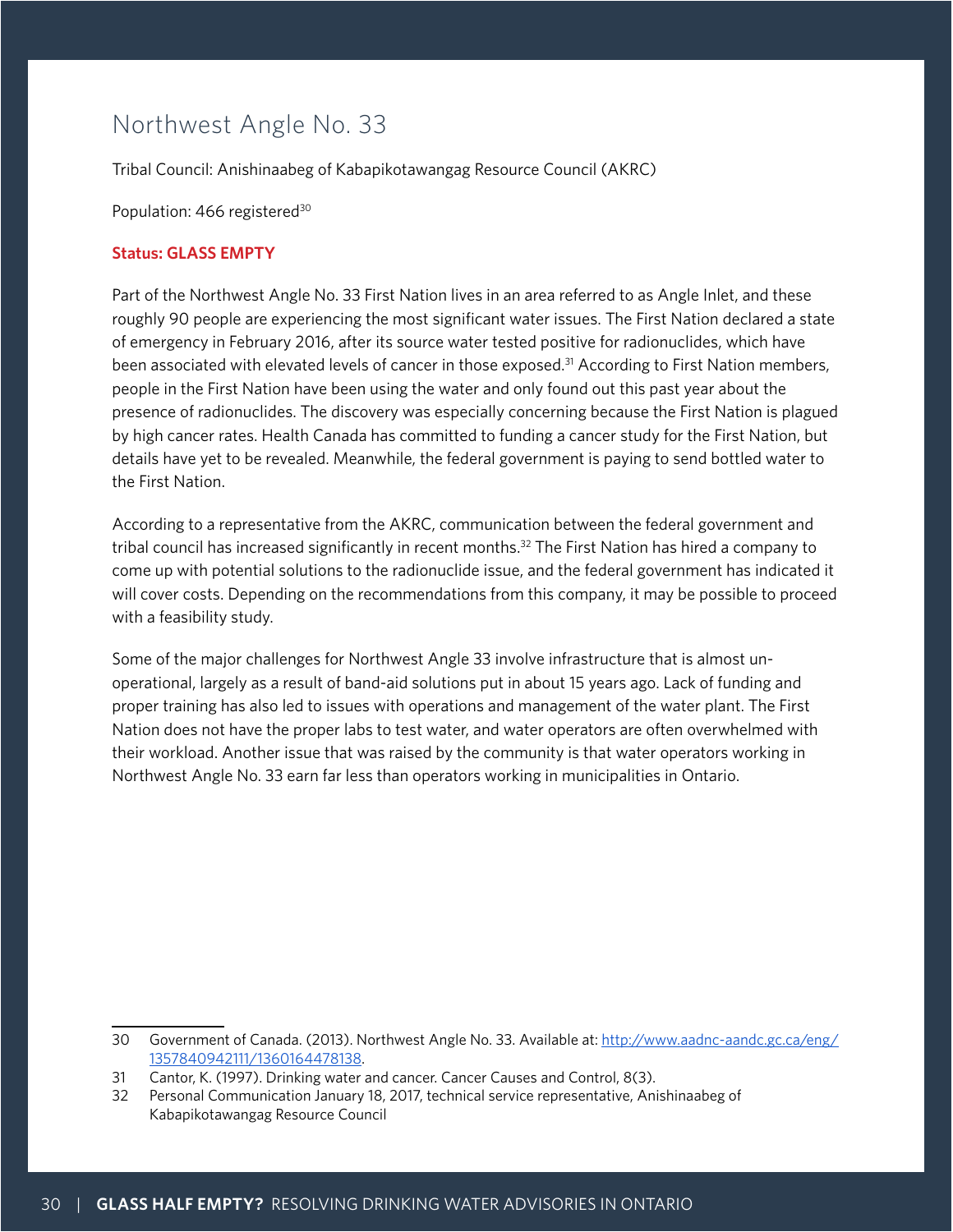# Anishinabe of Wauzhushk Onigum

Tribal Council: Anishinaabeg of Kabapikotawangag Resource Council (AKRC)

Population: 676 registered<sup>33</sup>

#### **Status: GLASS HALF FULL**

Wauzhushk Onigum is an Anishinabe First Nation in northwestern Ontario that has been under boil water advisories on and off for several years as a result of poor water quality and algae blooms in the lake. Although the provincial and federal governments have each committed \$278,780 for the First Nation's water and wastewater updates,<sup>34</sup> which they expect the First Nation to match, the First Nation has yet to see any funds at the time of writing. Terms of reference for a feasibility study are being drafted, and the study is expected to be complete by early 2018.

In the meantime, the federal government continues to supply the First Nation with bottled water. The First Nation's water department issues drinking water advisories regularly, which are communicated through a website and hand-delivered notices. These advisories do not always make it onto Health Canada's website, and often remain informal in nature. In 2001, the First Nation's water system was assessed by the federal government as being high risk and has for the past 15 years been on and off Health Canada's DWA list.

The promised funding would be used to upgrade a water treatment system that, according to First Nation councillor for operations and management<sup>35</sup> Ed Skeid, is outdated by about 40 years. "The process is in its infant stages, and is slow," Skeid says. The First Nation has to spend the money first and get reimbursed later, which presents a challenge. First Nations can be apprehensive about taking on this kind of debt, even when everything is approved and all the right papers have been signed. Another major issue for the First Nation is that of the 129 houses on reserve, about 60 are still not connected to any water treatment system and continue to draw water directly from the lake.

<sup>33</sup> Government of Canada, 2013. Anishinabe of Wauzhushk Onigum. Available at:https://www.aadnc-aandc. gc.ca/eng/1357840942030/1360163457136.

<sup>34</sup> Government of Ontario. Anishinabe of Wauzhushk Onigum First Nation to Receive Funding for Water and Wastewater Infrastructure, 2015. [https://news.ontario.ca/medg/en/2015/07/anishinabe-of-wauzhushk](https://news.ontario.ca/medg/en/2015/07/anishinabe-of-wauzhushk-onigum-first-nation-to-receive-funding-for-water-and-wastewater-infrastructu.html)[onigum-first-nation-to-receive-funding-for-water-and-wastewater-infrastructu.html.](https://news.ontario.ca/medg/en/2015/07/anishinabe-of-wauzhushk-onigum-first-nation-to-receive-funding-for-water-and-wastewater-infrastructu.html) (accessed December 14, 2016)

<sup>35</sup> Personal communication June 30, 2016, Ed Skeid, councillor for operations and management, Anishinabe of Wauzhushk Onigum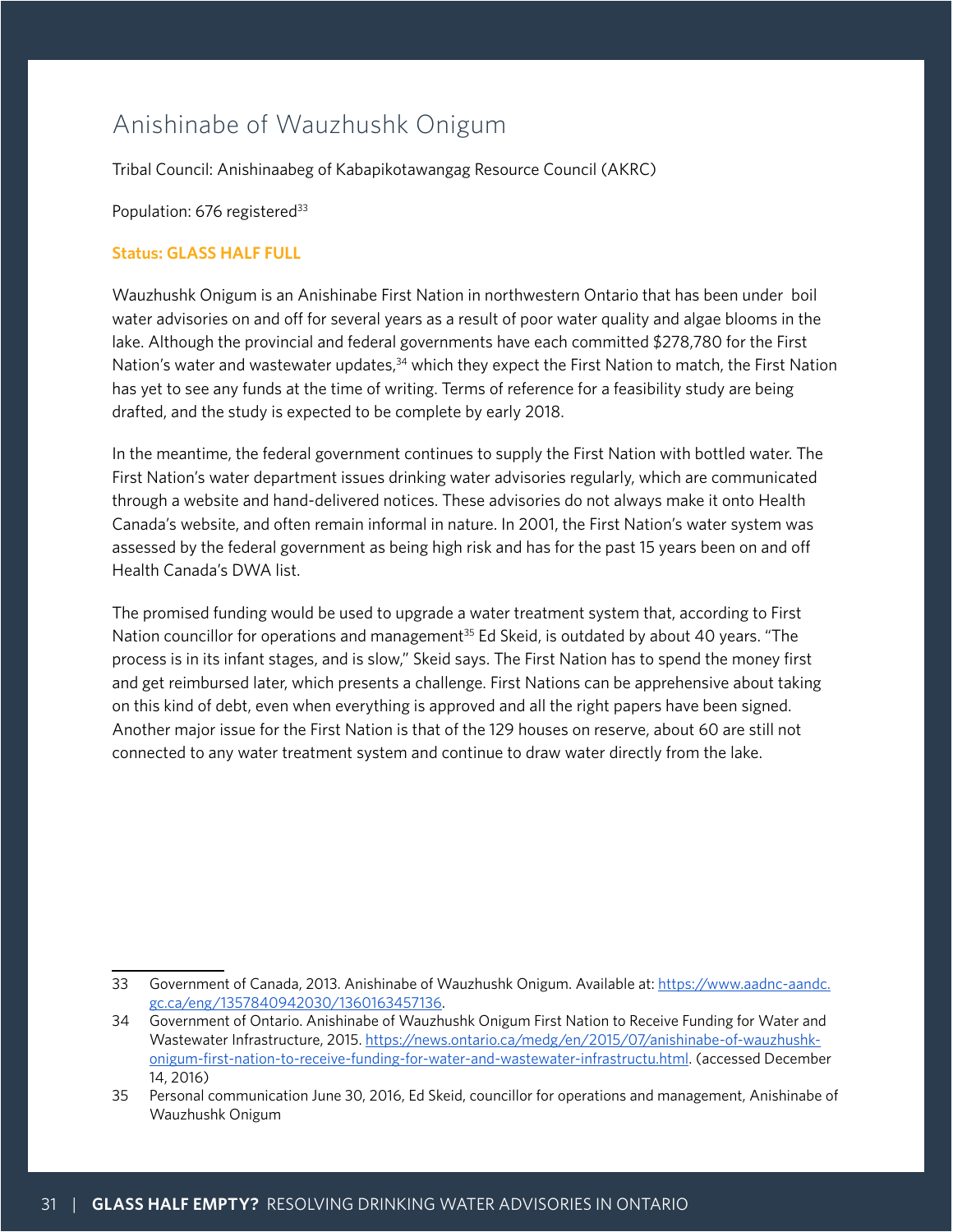# North Spirit Lake

Tribal Council: Keewaytinook Okimakanak (KO)

Population: 464 registered<sup>36</sup>

#### **Part of the Safe Water Project**

#### **Status: GLASS FULL**

North Spirit Lake First Nation is the birthplace of the Safe Water Project, a First Nation-led program funded primarily by INAC and coordinated by public works manager Barry Strachan. The project focuses primarily on the operations and management of water systems in First Nations, by directing funding toward operator training, having qualified personnel at the tribal council level and investing in remote water quality monitoring technology. A boil water advisory has been in effect since 2001, but the success of the program means the advisory will be lifted in the near future.

The problem, according to Strachan, is twofold, and involves outdated infrastructure and a lack of operational and management support. According to Health Canada, the reason for the DWA is equipment related: a circuit board needs to be replaced. "It's a pretty straightforward fix," Strachan says. "The First Nation has been asking for funding for some time now, but it's only recently that things have started to move forward." North Spirit Lake First Nation was approved for an infrastructure upgrade in fall 2016, which would award the First Nation about \$800,000 in federal funds.

"One of the biggest challenges in ensuring clean drinking water for First Nations," Strachan explains, "is that there is no regulatory regime to meet."

"We have guidelines, but no pressure that can be put on government because there is no regulatory regime to achieve it," Strachan says. "We need regulation that will keep people accountable."<sup>37</sup>

<sup>36</sup> Government of Canada. (2013). North Spirit Lake. Available at: https://www.aadnc-aandc.gc.ca/eng/13578 40942110/1360164465154.

<sup>37</sup> Personal communication October 18, 2016, Barry Strachan, public works manager, Keewaytinook Okimakanak Tribal Council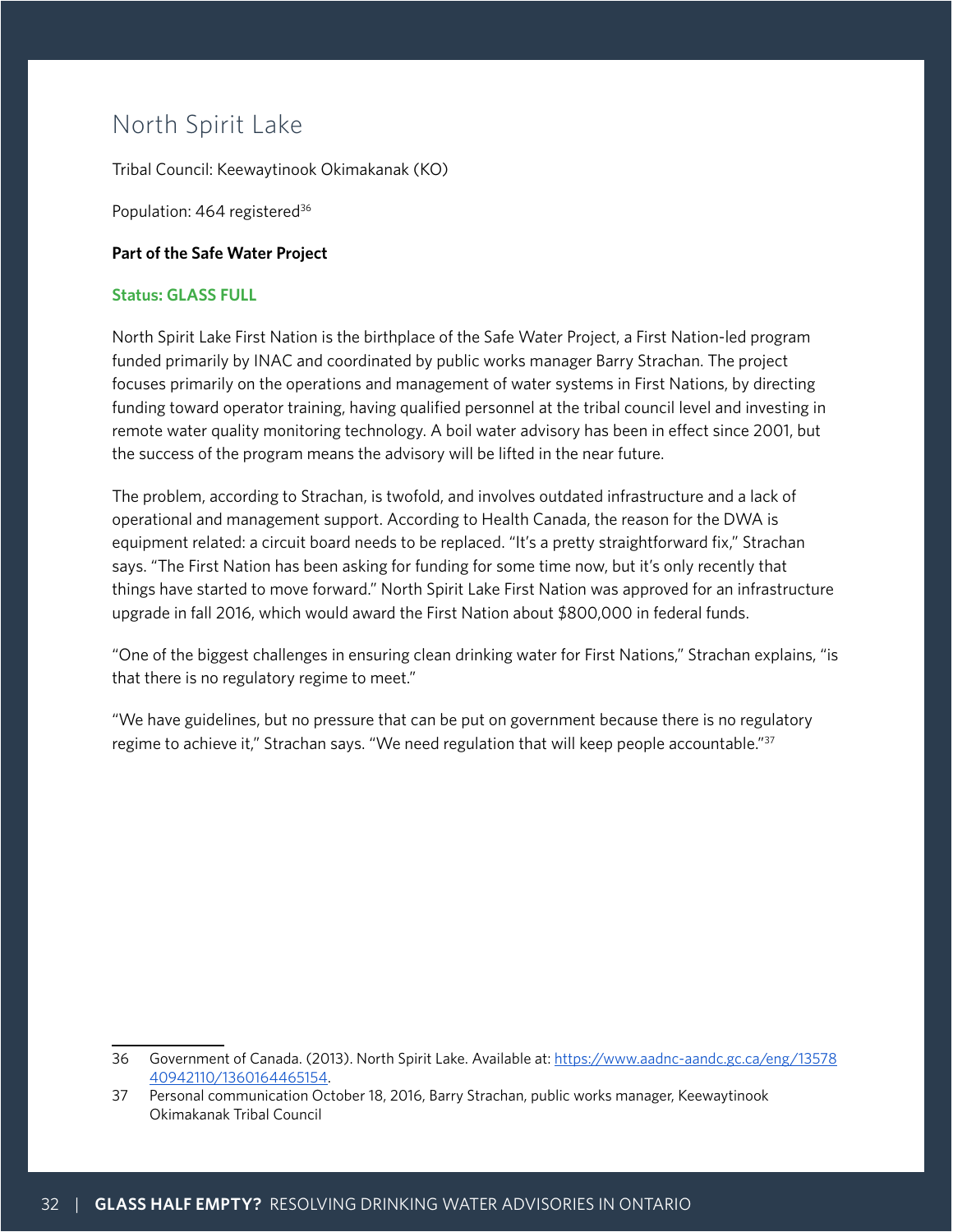## Shoal Lake 40

Tribal Council: Bimose Tribal Council

Population: 553 registered<sup>38</sup>

#### **Status: GLASS HALF FULL**

Shoal Lake 40 First Nation is an Ojibway First Nation in Ontario located near the Manitoba border, with 289 of its 632 registered members living on the reserve. The First Nation is only accessed by boat or barge in spring, summer and fall, and over the ice in winter. For several weeks each year, the water is impassable by boat and the ice is too thin to cross. The First Nation is isolated during this period.

This is forced isolation. In the early 1900s, to pipe water from the lake bordering the First Nation to Winnipeg, the city of Winnipeg expropriated a several parcels of land from the First Nation and relocated the First Nation onto a human-made island.

Running water was installed in the First Nation in 1995 after pump houses were built. Shoal Lake 40 First Nation is a notable example of a water treatment system for surface water designed and built without capacity to filter out cryptosporidium, a practice that Health Canada warned against and that was out of compliance with provincial regulations. A drinking water advisory was instituted in 1997.

Since then, the First Nation has relied on bottled water brought to the 'island' by a barge or ice road.

The First Nation is awaiting multi-party funding for construction of Freedom Road to connect to the nearby TransCanada highway. With timely funding, completion could be achieved in two years. Preparations and approval processes are underway. The First Nation has submitted an application to INAC for the design of a community water treatment and distribution system but, at the time of writing, funding has not been approved. Although flagged as having an impact on water quality in Shoal Lake, at the time of writing, INAC has not advanced the First Nation's request to replace the failed solid and liquid waste disposal systems.

<sup>38</sup> Government of Canada. (2013). Shoal Lake 40. Available at: https://www.aadnc-aandc.gc.ca/eng/1357840 942136/1360164799603.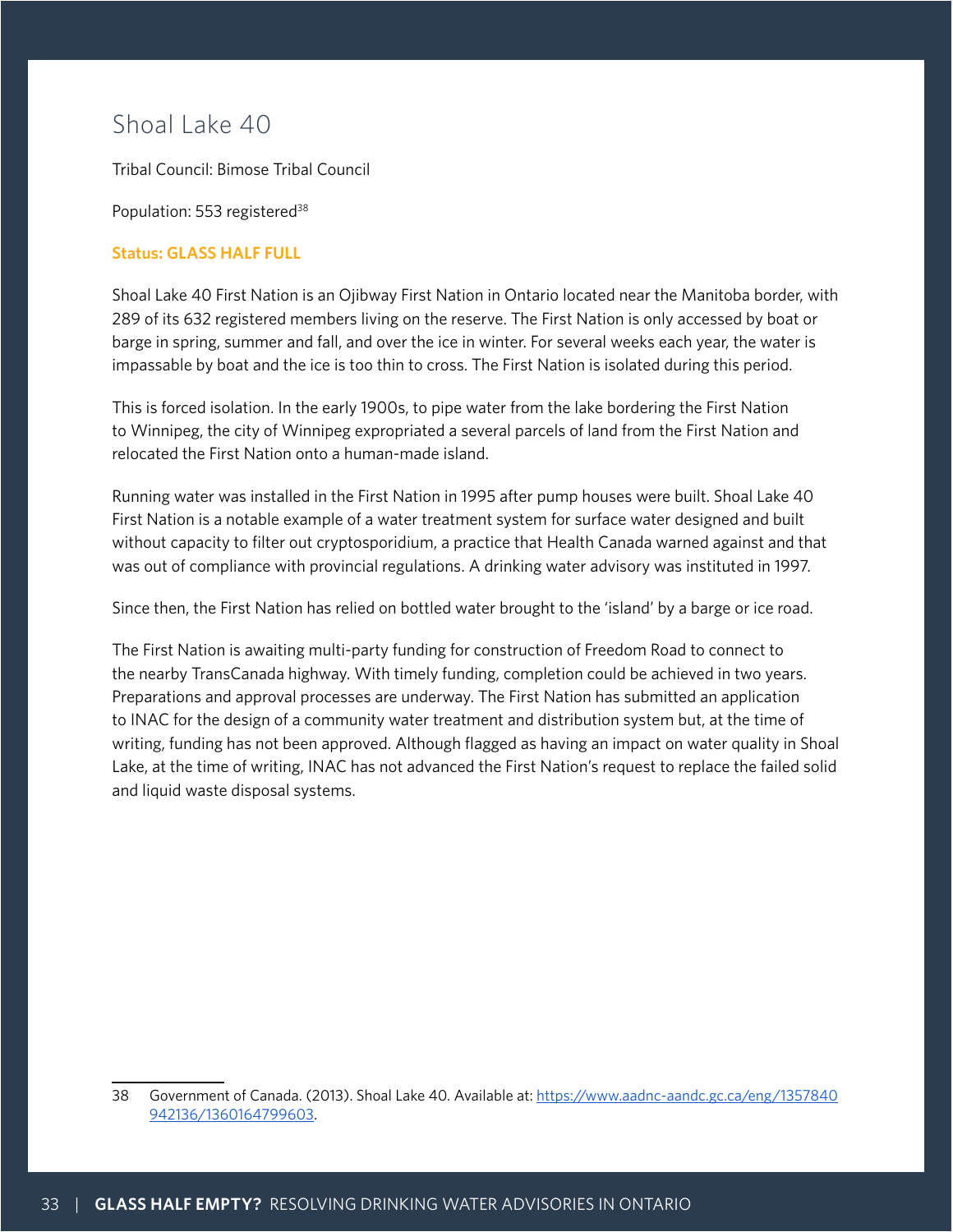# Obashkaandagaang First Nation

Tribal Council: Bimose Tribal Council

Population: 296 registered<sup>39</sup>

#### **Status: GLASS HALF FULL**

Obashkaandagaang First Nation has been under persistent boil water advisories since 2008, related to major issues with water quality and volume. According to Phil Tangie, technical service officer at Bimose Tribal Council, wells in the First Nation are drying up and yield is diminishing, a phenomenon that has only been occurring over the past two years. The tribal council has received some funding from INAC to drill more wells and purchase additional filtration equipment, and the upgrades are in progress. They are expected to be complete by the end of this fiscal year, and if all goes forward as planned, there may be an opportunity for the First Nation to have its BWA lifted.

However, Tangie explains that the tribal council would prefer to prevent these types of problems altogether, rather than being reactive, as "it always costs more to deal with emergencies than to prevent them from happening in the first place." Ideally, the First Nation is in need of a new water treatment plant, and while a proposal has been submitted, Tangie says this is a long-term goal.

When asked about the federal government's five-year commitment, Tangie says, "there has been a little bit of action since our prime minister made the commitment. However, there is so much red tape and things get delayed, so we have to maintain focus on the real issues of the First Nations. All levels of government have to be reminded."

According to Tangie, one of the major challenges is that First Nations need to spend money according to the government's fiscal year. Rather than having decisions made according to the requirements of specific problems, First Nations get caught in a vicious cycle that is dictated by fiscal year ends. "They have to look at changing their process," Tangie says about the federal government.

In the meantime, some of the main priorities for Bimose Tribal Council include development of a new "hub system", a First Nation-driven project similar to the Safe Water Project that recently received funding from INAC. The proposal would fund a permanent water position on the council, and would provide operations and management support to First Nations as well as a central hub for spare parts, emergency funding and training.40

<sup>39</sup> Government of Canada. *(*2013). Obashkaandagaang[. https://www.aadnc-aandc.gc.ca/eng/1357840942113](https://www.aadnc-aandc.gc.ca/eng/1357840942113/1360164503763) [/1360164503763](https://www.aadnc-aandc.gc.ca/eng/1357840942113/1360164503763).

<sup>40</sup> Personal communication August 30, 2016, Phil Tangie, technical service officer, Bimose Tribal Council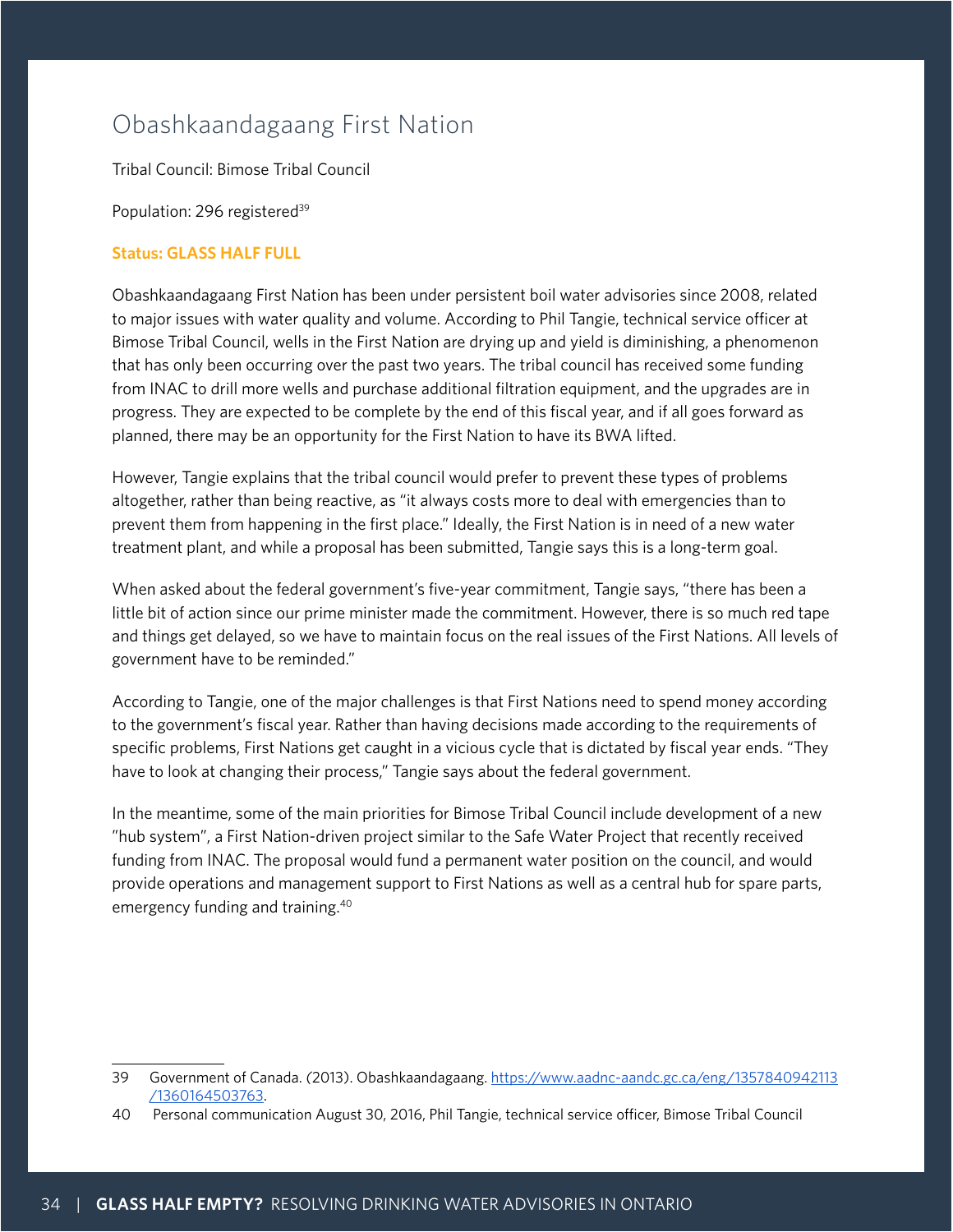## Wawakapewin First Nation

Tribal Council: Shibogoma First Nation Tribal Council

Population: 67 registered<sup>41</sup>

#### **Part of the Safe Water Project**

#### **Status: GLASS EMPTY**

Wawakapewin or Long Dog Lake First Nation is a remote Oji-Cree First Nation 350 kilometres north of Sioux Lookout, Ontario. The First Nation has been under a boil water advisory on and off since March 4, 2004. The primary challenge for the First Nation's drinking water is that the reserve sustains only a small population, with about 30 residents living there year-round. This means the cost of delivering safe drinking water on a per-household basis would be high, with estimates from an INAC-funded inspector report placing the cost for upgrading the system at \$2.7 million.<sup>42</sup> According to Ryan Jung, the First Nation's water treatment operator, the system is in extremely poor condition and hasn't been properly maintained over the years, which creates a snowball effect that compounds difficulties in rehabilitating the current system to end the DWA.

Wawakapewin First Nation is one of the most remote First Nations in Ontario. In winter months, the First Nation has access to winter roads once the ice freezes. According to Jung, however, winters have been milder lately, making it hard to get trucks and supplies to the First Nation because the season isn't that long. The length of time the winter road is open has gone from months to weeks, because of changes in the region's climate. Most of the First Nation's finances are directed simply toward getting supplies delivered, with next to nothing left over for operations and management. According to Jung, this has meant that "water has been put on the back burner" in terms of the First Nation's issues. The First Nation is a on a well system, and although the water advisory recommends boiling all water before consumption, Jung says, "a lot of people in the First Nation still prefer to drink lake water... which is a headache as an operator." Although the First Nation has not had significant discussions with INAC about upgrading its water treatment system, it recently joined the Safe Water Project and is using this avenue to explore potential solutions to water issues.<sup>43</sup>

<sup>41</sup> Government of Canada. *(*2013). Wawakapewin First Nation.https://www.aadnc-aandc.gc.ca/eng/1357840 942156/1360165055693.

<sup>42</sup> "Water systems at risk", Globe and Mail, August 30, 2016. [http://www.theglobeandmail.com/news/](http://www.theglobeandmail.com/news/national/indigenous-water/article31589755/) [national/indigenous-water/article31589755/](http://www.theglobeandmail.com/news/national/indigenous-water/article31589755/)

<sup>43</sup> Personal communication August 30, 2016, Ryan Jung, water treatment operator, Wawakapewin First Nation